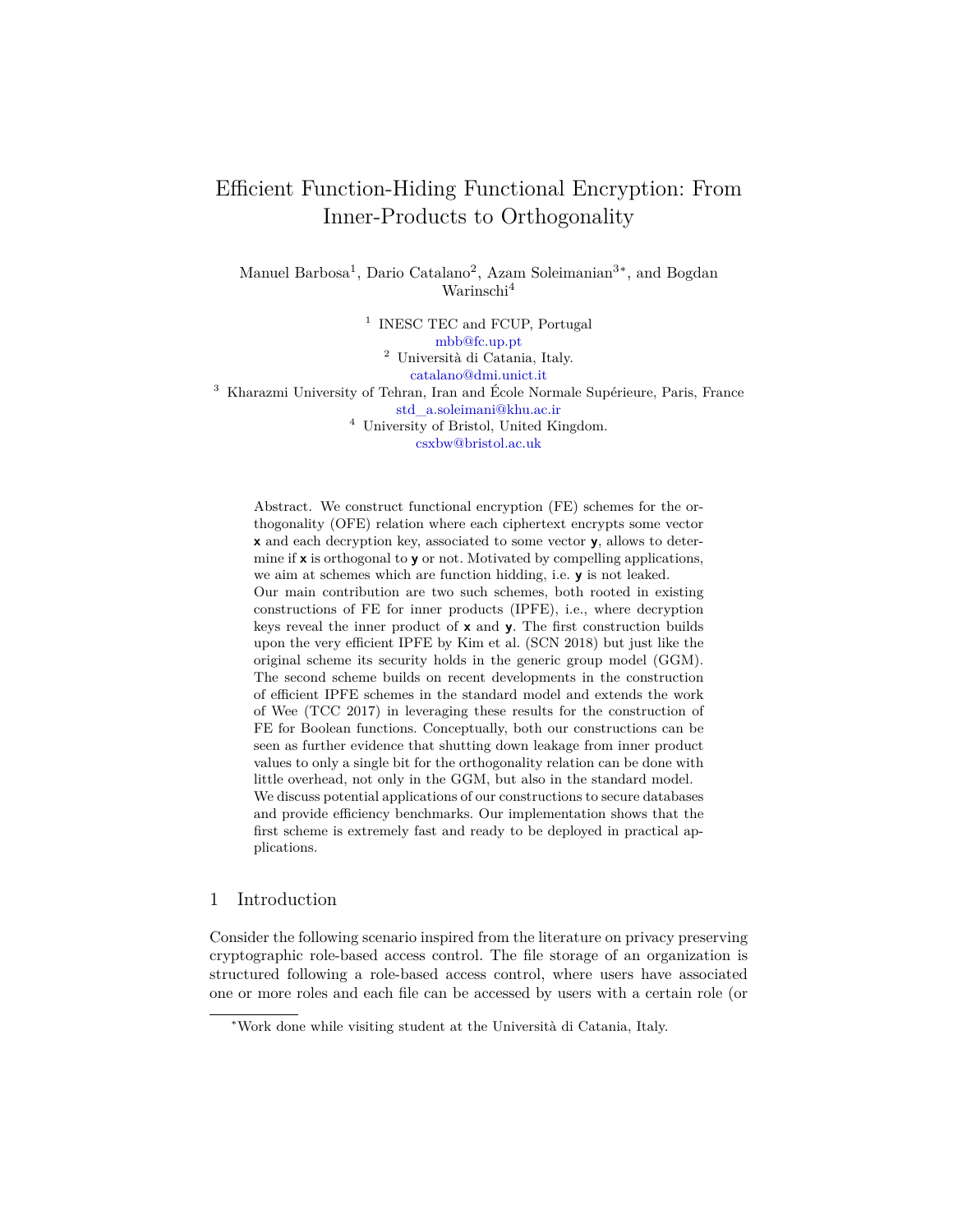combination of roles). Storage of the files is outsourced to a cloud which needs to serve files to users that request them. In particular, the cloud needs to determine, for each request, if it complies with the access control structure. In this scenario it is important to empower the cloud to perform such checks but, crucially, the cloud should not have information regarding the roles that can access each file. Indeed, access privileges may indicate which files are critical and may be linked, semantically, with the content of the files (e.g. revealing which patient files can be accessed by psychiatrists is clearly undesirable).

A similar scenario arises in the context of outsourcing file storage in a way that enables keyword search. A solution is to reveal to the cloud, for each file deterministic encryptions of the keywords which occur in that file. Even if the actual kewords are hidden, this solution reveals co-occurrence information, i.e. which files share keywords and how many keywords are shared. In turn this may reveal sensitive information about the semantics of the encrypted keywords.

The two scenarios are conceptually quite close and, unsurprisingly, share a similar solution. The information associated to a file *f* can be encoded as a binary vector  $r_f$  which encodes the subset of roles that can access a file. Similarly, to each user *u* one can then associate a binary vector  $r_u$ , which encodes the roles associated to that user. User *u* has access to file *f* if  $\langle r_u, r_f \rangle \neq 0.5$  $\langle r_u, r_f \rangle \neq 0.5$  The challenge is to encode  $r_u$  and  $r_f$  in a way that prevents unnecessary leaks. In particular, given encodings of  $r_{f_1}$  and  $r_{f_2}$  the precise relation between the vectors (i.e. their dot-product) should not be revealed. More interestingly, while the cloud should learn that  $\langle \mathbf{r}_u, \mathbf{r}_f \rangle \neq 0$  it should not learn the precise value of  $\langle \mathbf{r}_u, \mathbf{r}_f \rangle$ : this reveals the number of roles associated to a user that allow accessing that file.

Technically, the above functionality can be achieved using functional encryption for the orthogonality relation (OFE). Here, each ciphertext encrypts a vector **x** in  $\mathbb{Z}_q^n$ . Each secret key sk<sub>y</sub> is also associated with a vector **y** in  $\mathbb{Z}_q^n$  defines a function  $f_{\mathbf{y}}(\mathbf{x})$  that returns 1 iff  $\langle \mathbf{x}, \mathbf{y} \rangle = 0$ , and returns 0 otherwise. We write **x** *⊥* **y** for the orthogonality predicate between vectors **x** and **y**. [6](#page-1-1)

Despite the close relation between orthogonality and inner products, OFE is a different primitive from Functional Encryption for Inner-Products(IPFE): in the latter schemes a decryption key permits recovering the value of the inner-product *⟨***x***,* **y***⟩*. Intuitively, IPFE schemes should be easier to construct than OFE schemes, since they leak much more information about the encrypted data. A cursory look at the state of the art shows that this the case. For IPFE schemes, recent works [[2,](#page-20-0)[3](#page-20-1)[,4](#page-20-2),[5,](#page-20-3)[6,](#page-20-4)[1](#page-20-5)] propose surprisingly efficient constructions of IPFE schemes with strong security guarantees and comparatively simple security proofs. More recent extensions to these constructions also covered the function-hiding case where decryption keys do not reveal information about the function to which they are associated. The most efficient scheme to date offering this level of security is

<span id="page-1-1"></span><span id="page-1-0"></span><sup>&</sup>lt;sup>5</sup>Here  $\langle \cdot, \cdot \rangle$  denotes the inner-product.

<sup>&</sup>lt;sup>6</sup>In other works this type of OFE has been referred to predicate-hiding attributehiding predicate-only predicate encryption, but we prefer the view that we are dealing with a particular case of functional encryption rather than a particular case of attributebased or predicate encryption.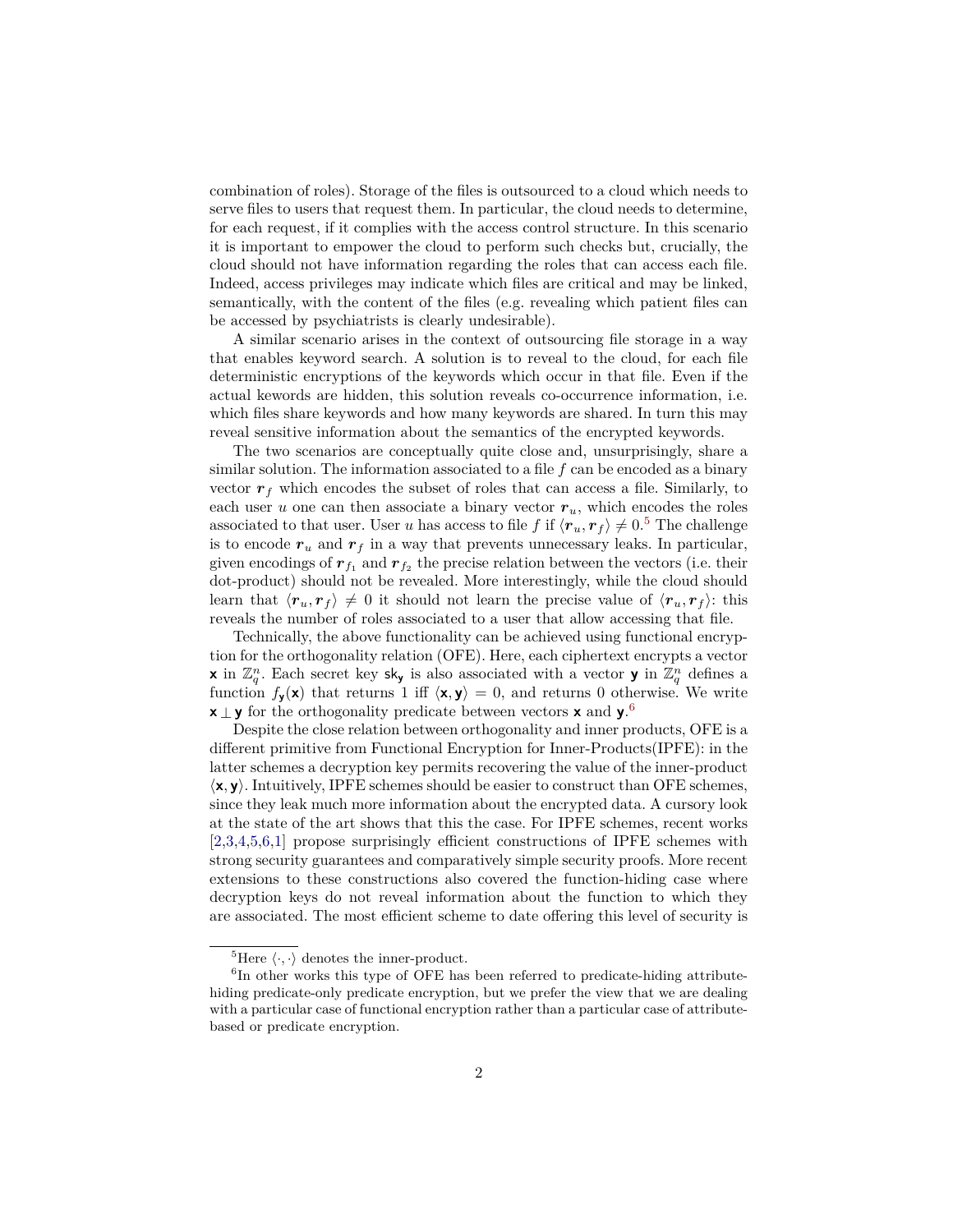based on a modular construction proposed by Lin [[15\]](#page-21-0) that converts two instances of a non-function hiding IPFE into a function hiding IPFE in an elegant way.

In contrast, most of the existing OFE schemes are instantiated in (threefactors) composite-order bilinear groups [[10](#page-20-6)[,12](#page-20-7)] or dual paring vector space on prime-order bilinear groups [\[17](#page-21-1)[,18](#page-21-2)]. All of these schemes share an uncomfortably high level of conceptual complexity which explains perhaps the slow progress in this area. Indeed, till the recent work by Wee [\[22](#page-21-3)] there had been little progress on the design of (non function-hiding) OFE schemes. Wee shows that it is possible to port the rationale underlying the family of constructions of IPFE initiated by Abdalla et al. [[1\]](#page-20-5) to build more efficient OFE schemes from standard assumptions and using simpler proof techniques. The main result of this line of work is a family of simple OFE schemes in prime-order bilinear groups under the matrix-DDH (MDDH) assumption, using an insightful randomization technique to reduce inner-product leakage (in the exponents) to the orthogonality leakage allowed by OFE.

In this paper we extend this line of works, by considering the following two main questions in the context of OFE schemes that are function hiding:

- Question 1 Can the relation between OFE and IPFE hinted at by Wee's construction be generalized to obtain black-box constructions of OFE from IPFE simply by "shutting down" the excessive leakage?
- Question 2 Can one combine the new techniques by Lin [[15\]](#page-21-0) and Wee [\[22](#page-21-3)] in the construction of OFE, giving rise to new families of schemes and proof techniques?
- 1.1 Our Contributions

Simple Constructions: Good and Bad. We start by looking at the relation between OFE and IPFE and give a negative result that excludes a simplistic approach to constructing a function hiding OFE from any IPFE. Specifically, we look at black-box constructions that deterministically encodes the key **y** for the orthogonality relation as a set of keys  ${\bf y}_1, {\bf y}_1, \ldots, {\bf y}_k$  for the inner product computation. We show that, even starting from a secure IPFE that also guarantees function hiding (FH-IPFE, for short), it is impossible to construct in this way a function hiding OFE even if security should only hold for a single ciphertext. We then extend the results to the case where the transformation is randomized, but multiple challenge queries are allowed. We stress that other black-box transformations, e.g. some which combine multiple instances of an IPFE scheme, are not ruled out by these results.

Next, we show that this negative result is tight: we provide a construction of an OFE from a FH-IPFE via a randomized transformation which is secure but only for the single-challenge case. While not all-encompassing, these negative results suggest ways around them. On the positive side, we first show how to overcome this negative result when working in the generic group model and slightly deviating from the simplistic black-box construction above. We give a highly efficient secure OFE in the generic group model (that also achieves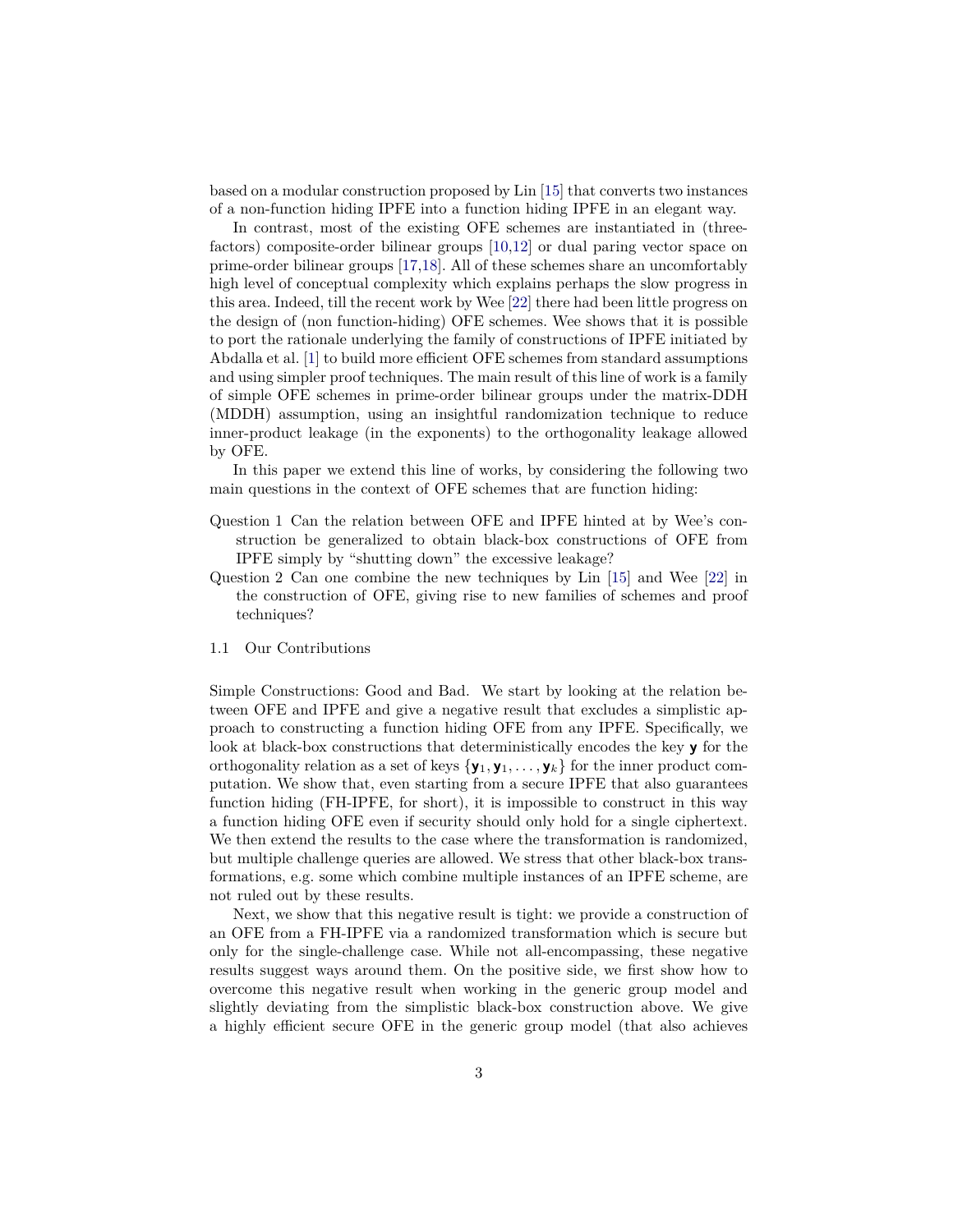function hiding) via a simple modification of the FH-IPFE scheme put forth by Kim et al. [\[14](#page-21-4)]. After these warm up results we move on to construct a fully secure OFE from standard assumptions. Our solution builds on results by Wee [\[22\]](#page-21-3) and Lin [[15\]](#page-21-0) and extends them to the setting of function hiding OFE. We start by briefly discussing these two results separately.

Recent Developments in IPFE. In [\[22](#page-21-3)] Wee shows how a family of (public-key) IPFE schemes can be constructed from the MDDH assumption. The schemes are inspired by recent results in constructing IPFE in which the inner-product result is recovered in the exponent. Wee's crucial observation is that it is possible to use randomization to preserve the orthogonality relation in the decrypted result, while ensuring that no additional leakage exists under the DDH assumption. The resulting schemes are elegant and have a relatively simple security proof when compared to constructions relying on alternative techniques such as compositeorder bilinear groups and dual pairing vector spaces over prime-order bilinear groups. The caveat is that these schemes are semi-adaptive secure (selective after seeing the master public key)

Lin [[15\]](#page-21-0) gave a generic construction of (secret-key) FH-IPFE from (publickey) IPFE schemes with a particular structure (similar in spirit to those explored by Wee). The construction (roughly) uses two instances of the same scheme on top of each other (the encryption algorithm of one scheme is used to protect keys and the other scheme is used to encrypt messages) and then takes advantage of the algebraic structure of such schemes to ensure the correctness of the construction via a combination of key extraction and decryption. Again, the security proof is simple and elegant.<sup>[7](#page-3-0)</sup>

Main construction. We show how to combine the two techniques by Wee and Lin to give a modular construction of a new family of function-hiding OFE via the following partial results, which add up to our main technical contribution.

First, we extend Lin's generic construction from the IPFE to the OFE setting, showing that the construction also works if one starts from two instances of a OFE scheme to obtain a (weakly) function hiding OFE. We also observe that this transformation has a downside: if starting from a semi-adaptively secure OFE, one obtains a weakly secure OFE, where the adversary must be restricted to selectively commit to both keys and indices. Interestingly, our transform differs from Lin's original one in two main points. First, it does not induce additional levels of multi-linearity. Starting from two OFE in the bilinear group setting, the transformation produces a (weak) function hiding OFE that also relies on pairings. This is in sharp contrast with the basic IPFE setting [\[15](#page-21-0)] and similar to the multi-input IPFE setting [\[3](#page-20-1)]. Second, to guarantee correctness, the two underlying OFE need to be instantiated with different, but matching parameters.

<span id="page-3-0"></span> ${}^{7}A$  (small) caveat of Lin's transform is that it only achieves weak function hiding. This is a relaxation of the FH notion that imposes some additional constraints on the key derivation queries that the adversary is allowed to ask. This restriction is not too severe as generic (yet efficient) transforms to fully fledged (strong) function hiding are known [[16\]](#page-21-5).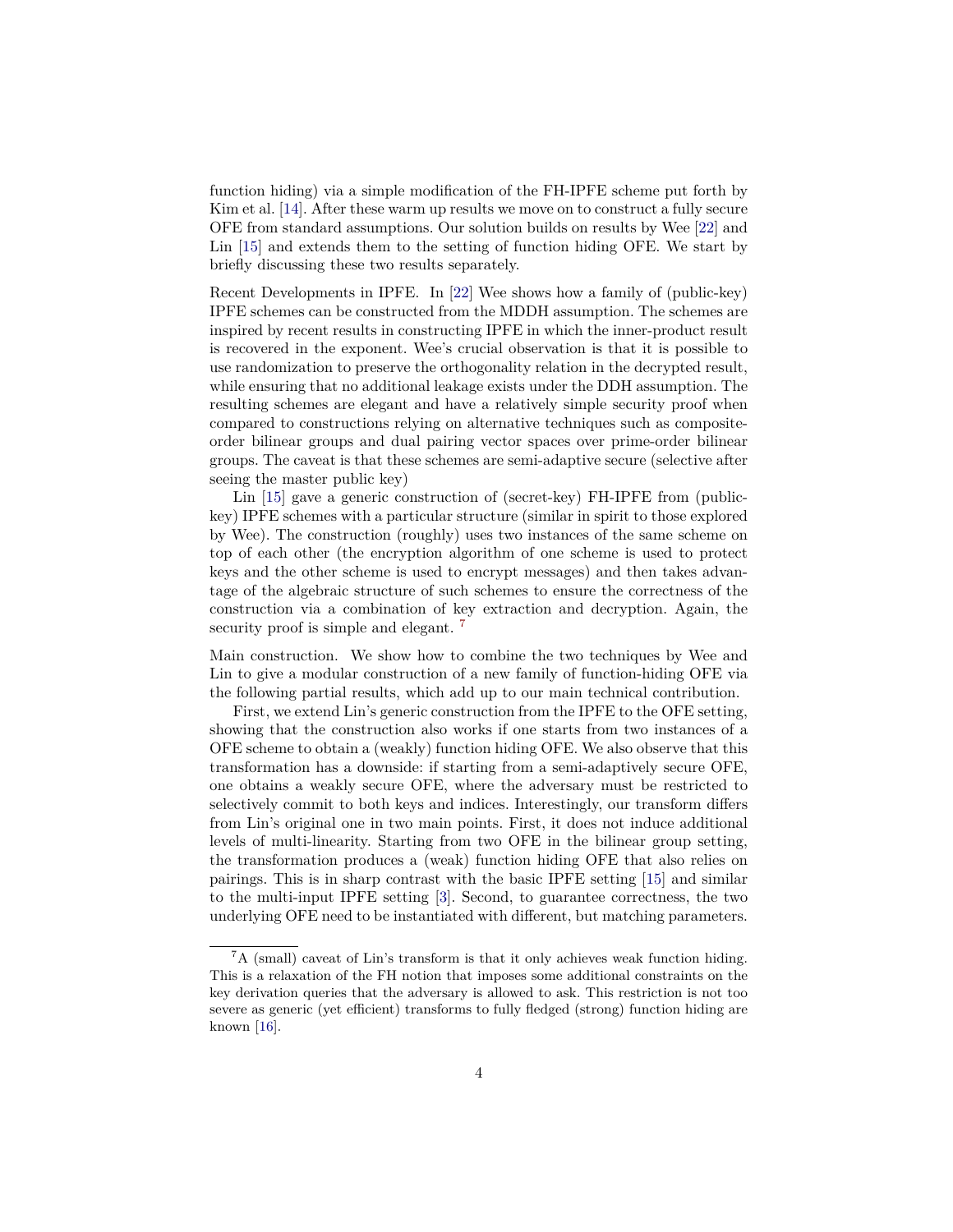| Scheme          | Ours(GGM)        | Ours (SM)                 | <b>20</b>  | $[13]$ |
|-----------------|------------------|---------------------------|------------|--------|
| security        | full             | $full^*$                  | selective  | full   |
| group order     | prime            | prime                     | composite  | prime  |
| assumption      | GGM              | MDDH, DDH C3DH, DLIN DLIN |            |        |
| key size        | $\boldsymbol{n}$ | $6n+6$                    | $4n+4$     | 6n     |
| ciphertext size | $\boldsymbol{n}$ | $6n+6$                    | $4n+4$     | 6n     |
| key extraction  | $\boldsymbol{n}$ | $12n + 9$                 | $32n + 4$  | 6n     |
| encryption      | $\boldsymbol{n}$ | $12n + 9$                 | $24n + 16$ | 6n     |
| decryption      | $\boldsymbol{n}$ | $6n+6$                    | $4n+4$     | 6n     |

<span id="page-4-0"></span>Table 1. Comparison of our generic group model (GGM) and standard model (SM) constructions with prior constructions. Full security refers to unrestricted indistinguishability-based function-hiding. For the case of our standard-model scheme, we signal with *<sup>∗</sup>* the (controlled) impact of complexity leveraging in our proof of security. Selective security refers to the setting where the attacker commits to the challenge message ahead of time. Sizes are given in terms of group element counts and the costs of key generation, extraction and encryption are expressed in group operation counts. For our standard model scheme we take  $k = 2$ .

.

Thus, to concretely instantiate our transform we modify Wee's OFE construction in two ways: i. we make it compatible with our extension of Lin's construction and ii. we use complexity leveraging to get adaptive (rather than semi-adaptive) security. As a result we get a new family of (function hiding) OFE schemes based on the MDDH assumption with a simple and modular proof of security and whose practical efficiency compares favorable with existing solutions (see table [1](#page-4-0) for comparisons with previous work). We remark that our usage of complexity leveraging does not degrade security too much (at least when restricting, as we do in our applications, to small norm vectors). To see why this is the case let us describe our techniques a bit more in detail.

Just Enough Complexity Leveraging In general, any selective (or semi-adaptive) secure scheme can be turned into an adaptively secure one by essentially guessing the challenges in advance. Complexity leveraging typically induces an exponential factor (in the length of the challenge) loss in the quality of the reduction, often resulting in meaningless security guarantee for practical parameters. At the same time if one applies complexity leveraging to small size challenges, the security loss might become tolerable, thus making the technique relevant also from a practical perspective. A naive application of complexity leveraging to the scheme resulting from our transformation would lead to an unacceptably high security loss. Indeed, as we are dealing with a symmetric and function-hiding scheme, the reduction would need to guess in advance all the challenge messages and secret key queries that the adversary is allowed to ask. Even when restricting to small norm vectors this results in a huge exponential loss that destroys security completely. Our key observation is to "anticipate" complexity leveraging to a stage where it can be made much less harmful. Concretely, we apply the complexity leveraging step to the basic (semi-adaptive secure) OFE scheme. This scheme is secure in the public-key setting and therefore only one challenge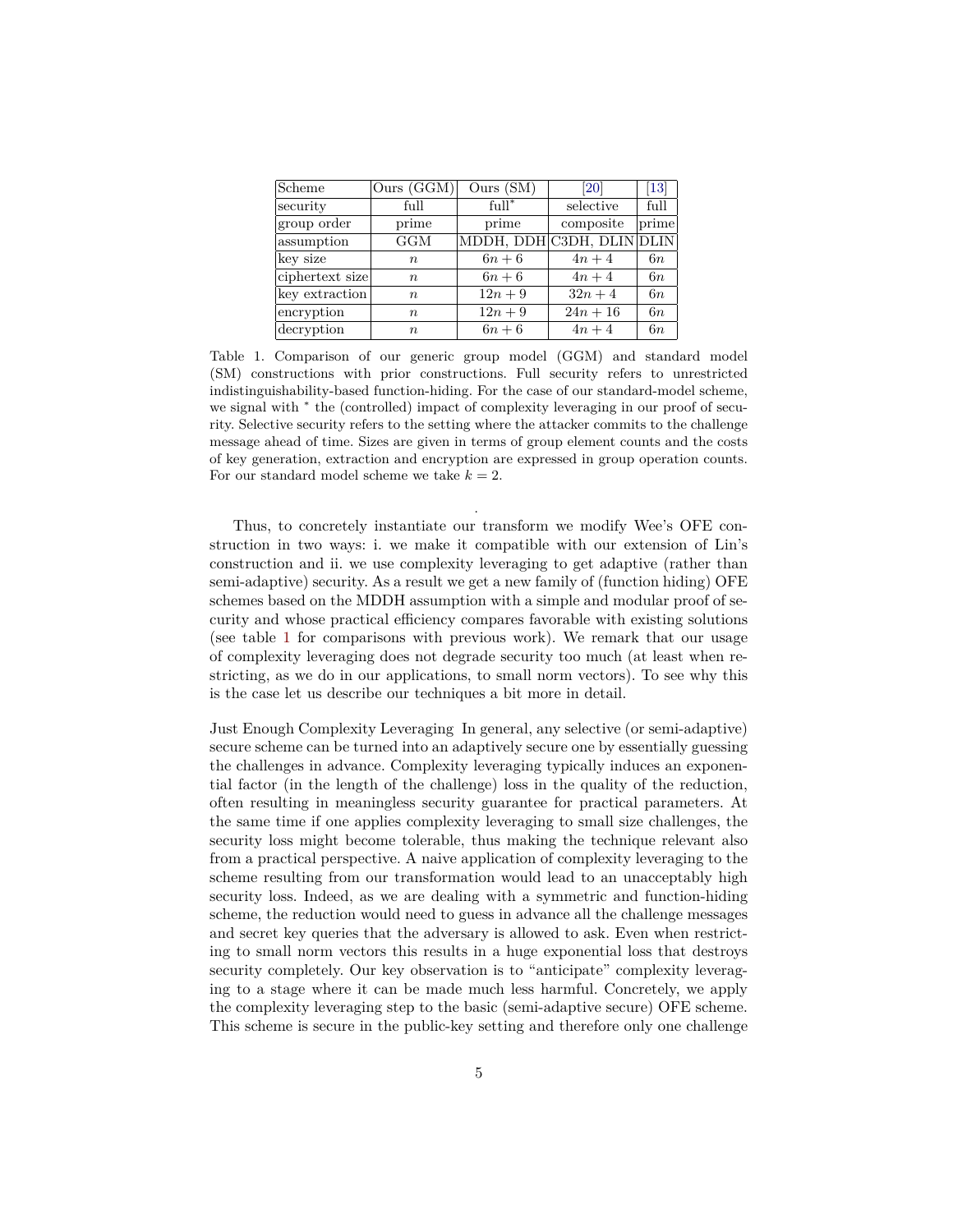query needs to be guessed by the reduction.<sup>[8](#page-5-0)</sup> Moreover, we show that the next steps in our construction (namely our Lin-style function-hiding transform) easily extends to the adaptive setting without introducing exponential losses. Hence the final loss essentially matches the possibilities for a single message vector, which is tolerable for small norm vectors.

Applications and Implementation As a final result we put forward applications of OFE in the area of access-control and conjunctive keyword search. We focus on applications where our usage of complexity leveraging step does not reduce security too much, which is the case for both applications because they depend only on the ability to compute the subset relation. Indeed, when encoding the subset relation over *n* keywords/roles we can show that our loss in reduction tightness is only  $2^{2n}$  and is independent of the size of the finite-field in which the orthogonality relation is computed.

We implement both our scheme in the generic group model and our main constructions and give benchmarking results for subset keyword search. The generic group model construction is very fast and it can be used in practical applications: all operations are in the range of 100 milliseconds for vectors of size 256. Operations in our standard model construction are roughly 6 times slower.

Organization After we establish notation and introduce preliminary definitions in Section [2](#page-5-1) we present our generic group model construction is presented in Section [4](#page-9-0) and our standard model construction in Section [5](#page-11-0). Finally in Sections [6](#page-16-0) and [7](#page-17-0), respectively, we present our experiment results and discuss applications of our schemes.

## <span id="page-5-1"></span>2 Preliminaries

We write  $y \leftarrow x$  for assigning a value to variable x and  $x \leftarrow X$  when sampling x from the set X uniformly at random. For an integer  $n$ , we let  $[n]$  denote the set  $\{1, \ldots, n\}$ . If *A* is a probabilistic algorithm, we also write  $y \leftarrow A(x_1, \ldots, x_n)$  for the action of running  $A$  on inputs  $x_1, \ldots, x_n$  with random coins chosen uniformly at random, and assigning the result to *y*. We use ppt for probabilistic polynomialtime. All algorithms are ppt unless stated otherwise.

We use lowercase bold font for vectors *x* and uppercase bold font for matrices *A*.  $|x|$  denotes vector length and  $x \, \parallel y$  is used for vector concatenation. We use *⟨***x***,* **y***⟩* to denote the inner-product of two vectors. We write **x***⊥***y** for orthogonality of two vectors, which takes the value 1 if  $\langle \mathbf{x}, \mathbf{y} \rangle = 0$ , and 0 otherwise.

Throughout we let  $\mathcal{PG} = (e, G_1, G_2, G_T, q, g_1, g_2)$  denote a pairing group, where  $G_1, G_2, G_T$  are cyclic groups of prime order  $q, g_1$  and  $g_2$  are generators of  $G_1$  and  $G_2$  respectively, and  $e: G_1 \times G_2 \rightarrow G_T$  is an admissible bilinear map. For  $a \in \mathbb{Z}_q$  and  $i = \{1, 2, T\}$  we write  $[a]_i$  for encoding *a* using the group operation  $[a]_i = g_i^a$  and extend this notation naturally for the component-wise

<span id="page-5-0"></span><sup>&</sup>lt;sup>8</sup>Recall that in the public key setting, adaptive single message indistinguishability implies adaptive many message indistinguishability via a standard hybrid argument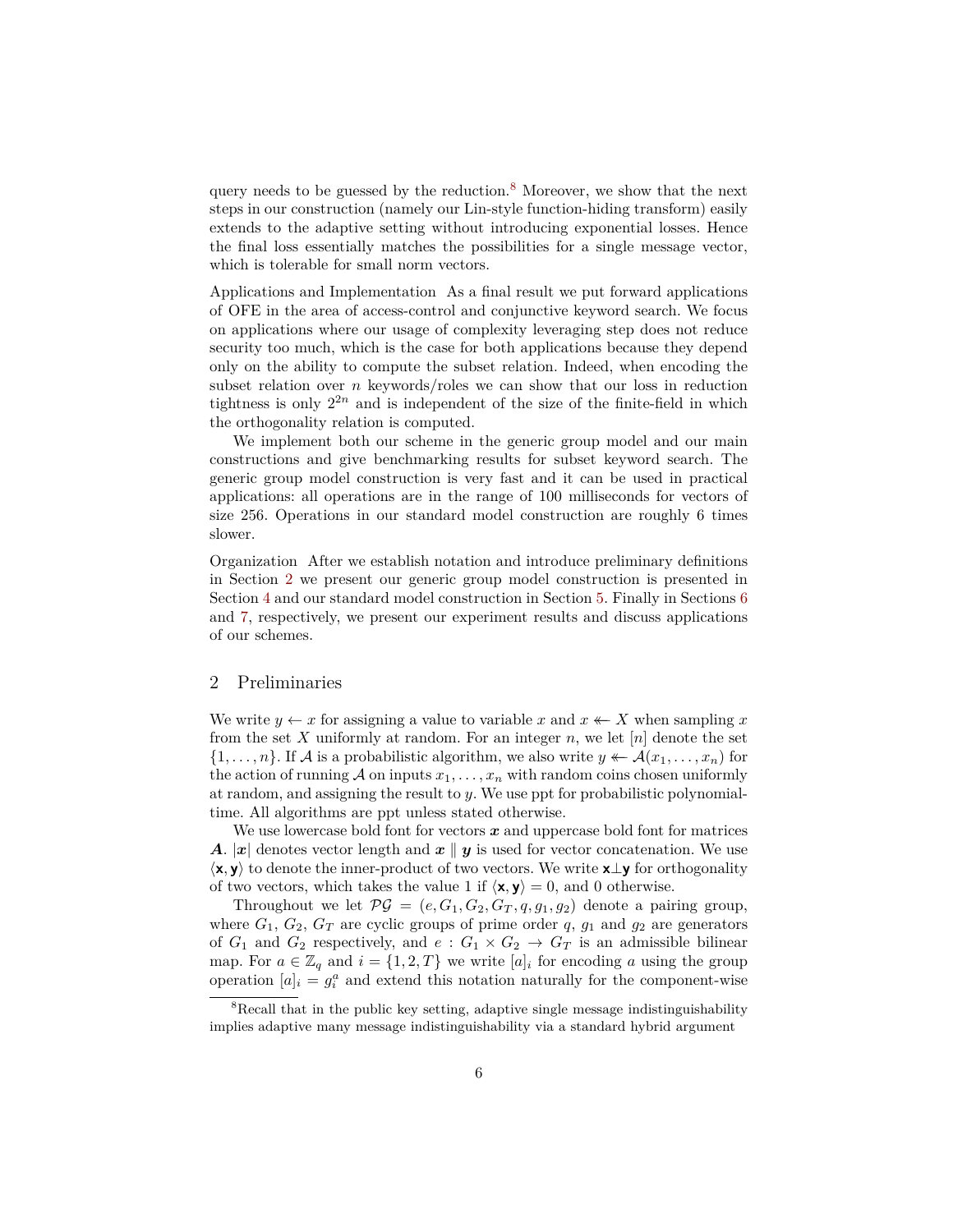encoding of vectors and matrices. We will assume that the following computational assumption holds in both  $G_1$  and  $G_2$ <sup>[9](#page-6-0)</sup>.

Definition 1 (Matrix Distribution). Let  $l, k \in \mathbb{N}$  with  $l > k$ . We call  $\mathcal{D}_{l,k}$  a matrix distribution if it outputs (in polynomial time and with overwhelming probability) matrices in  $\mathbb{Z}_q^{l \times k}$  of full rank *k*. We define  $\mathcal{D}_k = \mathcal{D}_{k+1,k}$ .

Definition 2 ( $\mathcal{D}_{l,k}$ -Matrix Diffie-Hellman Assumption [[11\]](#page-20-9)). Let  $\mathcal{D}_{l,k}$  be a matrix distribution. We say that the  $\mathcal{D}_{l,k}$ -Matrix Diffie-Hellman Assumption  $(\mathcal{D}_{l,k}$ -MDDH) holds in *G* if, for all ppt adversaries *D*, this definition of advantage is small

$$
Adv_{\mathcal{D}_{l,k},G}(D) := \Pr[D(\mathcal{G}, [A], [As]) = 1] - \Pr[D(\mathcal{G}, [A], [c]) = 1].
$$

The probability space is that induced by the following sampling operations  $A \leftarrow$  $\leftarrow \mathcal{D}_{l,k}, s \leftarrow \mathbb{Z}_q^k$ , and  $c \leftarrow \mathbb{Z}_q^l$  and the coin tosses of adversary *D*.

In this paper we consider the case  $l = k + 1$  referred as  $\mathcal{D}_k$ -MDDH assumption. Note that, to simplify notation, we omit the security parameter in the previous assumption and throughout the paper. Asymptotic definitions of security can be recovered by considering a family of bilinear groups indexed by the security parameter.

Functional Encryption We briefly overview relevant concepts from the area of functional encryption, following the formalization introduced by Boneh, Sahai, Waters [\[9](#page-20-10)] and O'Neill [[19\]](#page-21-7). We start with the syntax of this primitive.

Syntax A functional encryption scheme  $\mathcal{FE}$  for a family of functions  $F_v X \to \Sigma$ , for  $y \in Y$ , is a tuple  $\mathcal{FE} =$  (Setup, KeyGen, Enc, Dec) of ppt algorithms, where:

- Setup() is the setup algorithm, which outputs a master public key mpk and a master secret key msk.
- KeyGen(msk*,* y), is the key extraction algorithm, which on input a master secret key msk and key  $y \in Y$  outputs a secret key sk<sub>y</sub> associated with  $F_y$ .
- Enc(mpk*,* x) is the encryption algorithm, which on input a public key mpk and a message msk  $\in X$  outputs a ciphertext ct.
- Dec(mpk*,* ct*,*sky) is the deterministic decryption algorithm, which on input a master publik key mpk, a ciphertext ct and a secret key  $sk_y$  outputs  $z \in \Sigma$ or an abort symbol *⊥*.

We note that when  $\Sigma = \{0, 1\}$  the syntax considered above matches predicateonly encryption schemes [[12\]](#page-20-7).

Correctness. A scheme  $\mathcal{FE}$  as above is correct if, for all (mpk, msk) in the range of Setup( ), all x*,* y *∈ X*, all sk<sup>y</sup> in the range of KeyGen(msk*,* y) and all ct in the range of  $Enc(mpk, x)$ , we have that  $Dec(ct, sk_y) = F(x, y)$ .

<span id="page-6-0"></span> $^{9}$ This implies that our scheme requires an asymmetric Type-III pairing group.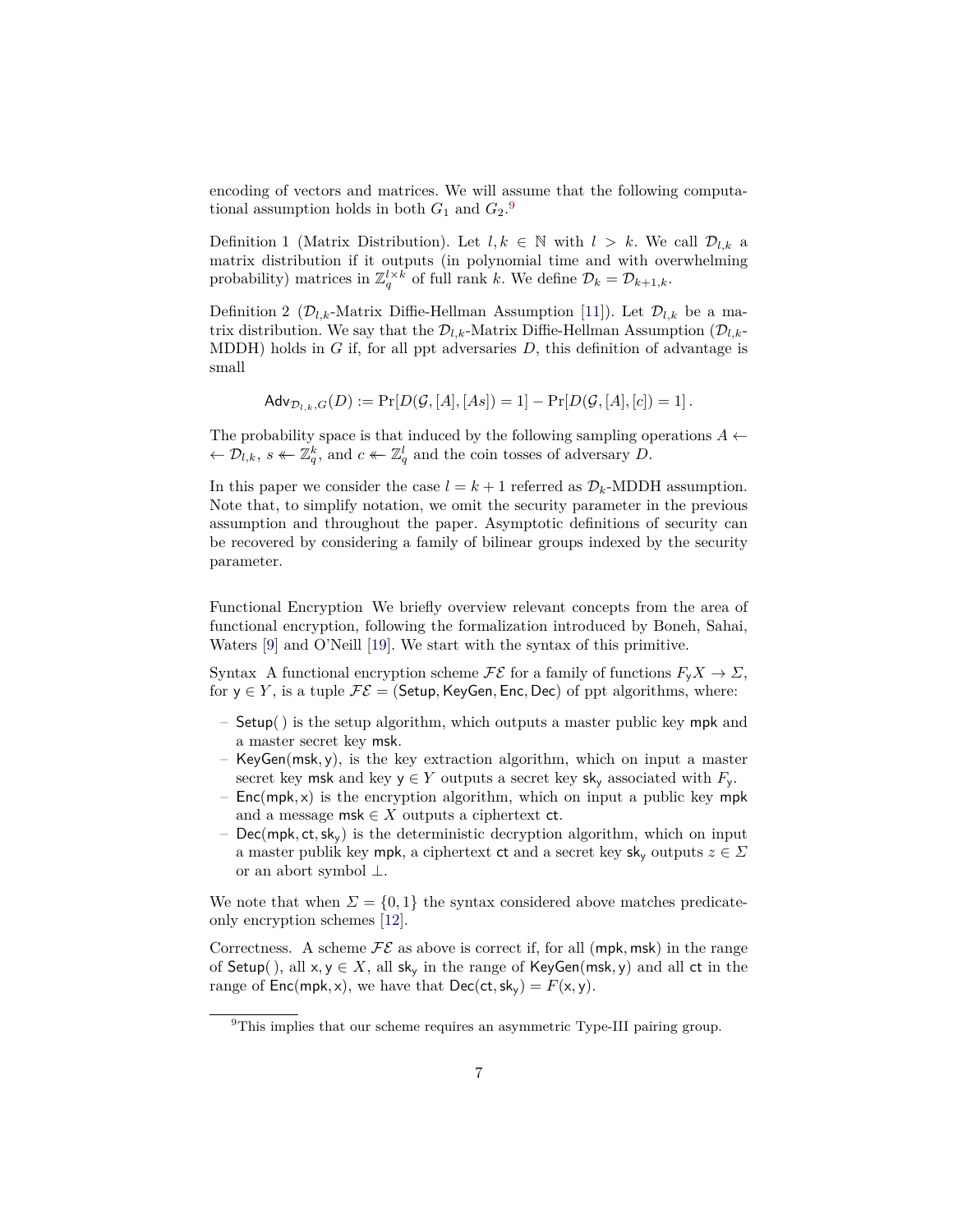| Experiment $\mathsf{IND}_{\mathcal{FE},\mathcal{A}}^b$ ():                                                          |  |
|---------------------------------------------------------------------------------------------------------------------|--|
| $(mpk, msk) \leftarrow Setup()$                                                                                     |  |
| $b' \leftarrow \mathcal{A}^{\mathsf{LoR}_{\mathsf{y}}(\cdot,\cdot),\mathsf{LoR}_{\mathsf{x}}(\cdot,\cdot)}(\alpha)$ |  |
| Output $b'$                                                                                                         |  |

<span id="page-7-0"></span>Fig. 1. Game defining indistiguishability-based security of a functional encryption scheme. An admissible adversary will ensure that  $F_{y_0^j}(x_0^i) = F_{y_1^j}(x_1^i)$  for all *i* queries to  $LoR<sub>x</sub>$  and all *j* queries to  $LoR<sub>y</sub>$ . Furthermore, we also impose that the attacker never queries the all-zeroes to either the key extraction or the encryption oracle.

Indistinguishability-based security Consider the experiment defined in Figure [1,](#page-7-0) parametrised by a functional encryption scheme  $\mathcal{FE}$ , an attacker  $\mathcal A$  and a secret bit *b*. The LoR<sub>x</sub> oracle receives two messages  $(x_0, x_1)$  and returns a fresh encryption of  $x_b$  and the LoR<sub>y</sub> oracle receives two keys  $(y_0, y_1)$  and returns a secret key  $s_{k}$  corresponding to a fresh extraction of  $y_b$ .

Several variants of IND-based security can be defined based on this experiment:

- Public-key security: the input to the attacker is  $\alpha = m$  pk. In the secret key setting, we have  $\alpha = \epsilon$ . We use SK to refer to the latter weaker setting.
- Semi-adaptive security: the attacker places all calls to  $\text{LoR}_x$  before calling LoR<sub>y</sub>. We use SAD to refer to the weaker setting where this restriction is enforced.
- Non function-hiding (standard) security: the attacker is restricted to making  $y_0 = y_1$  in all calls to LoR<sub>y</sub>. We use FH to denote the stronger setting where this restriction is not enforced.
- Weak function-hiding: the attacker is restricted by the stronger requirement  $F_{y_0^j}(x_0^i) = F_{y_1^j}(x_0^i) = F_{y_1^j}(x_1^i)$  for all *i* queries to  $\text{LoR}_x$  and all *j* queries to  $LoR_v$ . We use wFH to distinguish this case from the full function-hiding case. Single-message security: the attacker places only one call to  $LoR<sub>x</sub>$ . We will use one to indicate when we are in the weaker setting where this restriction is enforced.

For all such variants, the advantage of an an attacker  $A$  against  $FE$  is defined by the following difference of conditional probabilities, where xx will specify the security variant according to the above conventions.

$$
\mathbf{Adv}_{\mathcal{FE},\mathcal{A}}^{\mathsf{xx}\text{-}\mathsf{IND}}\big(\,\big)=\big|\mathrm{Pr}[\mathsf{IND}_{\mathcal{FE},\mathcal{A}}^{1}(\,)\Rightarrow 1]-\mathrm{Pr}[\mathsf{IND}_{\mathcal{FE},\mathcal{A}}^{0}(\,)\Rightarrow 1]\big|\ .
$$

Discussion As examples of the use of our notation for security definitions, the strongest notion of security is function hiding public-key FE, denoted FH-IND, which is actually impossible to achieve; the weakest notion is single-message, semi-adaptive single-key security in the secret-key setting, denoted one-SAD-SK-IND. Note that in the public key setting the single-message and multi-message are equivalent via a standard hybrid argument (for all variants of security) whereas in the symmetric key setting this is not the case since the attacker cannot obtain arbitrary encryptions of chosen messages. Note also that, as mentioned above,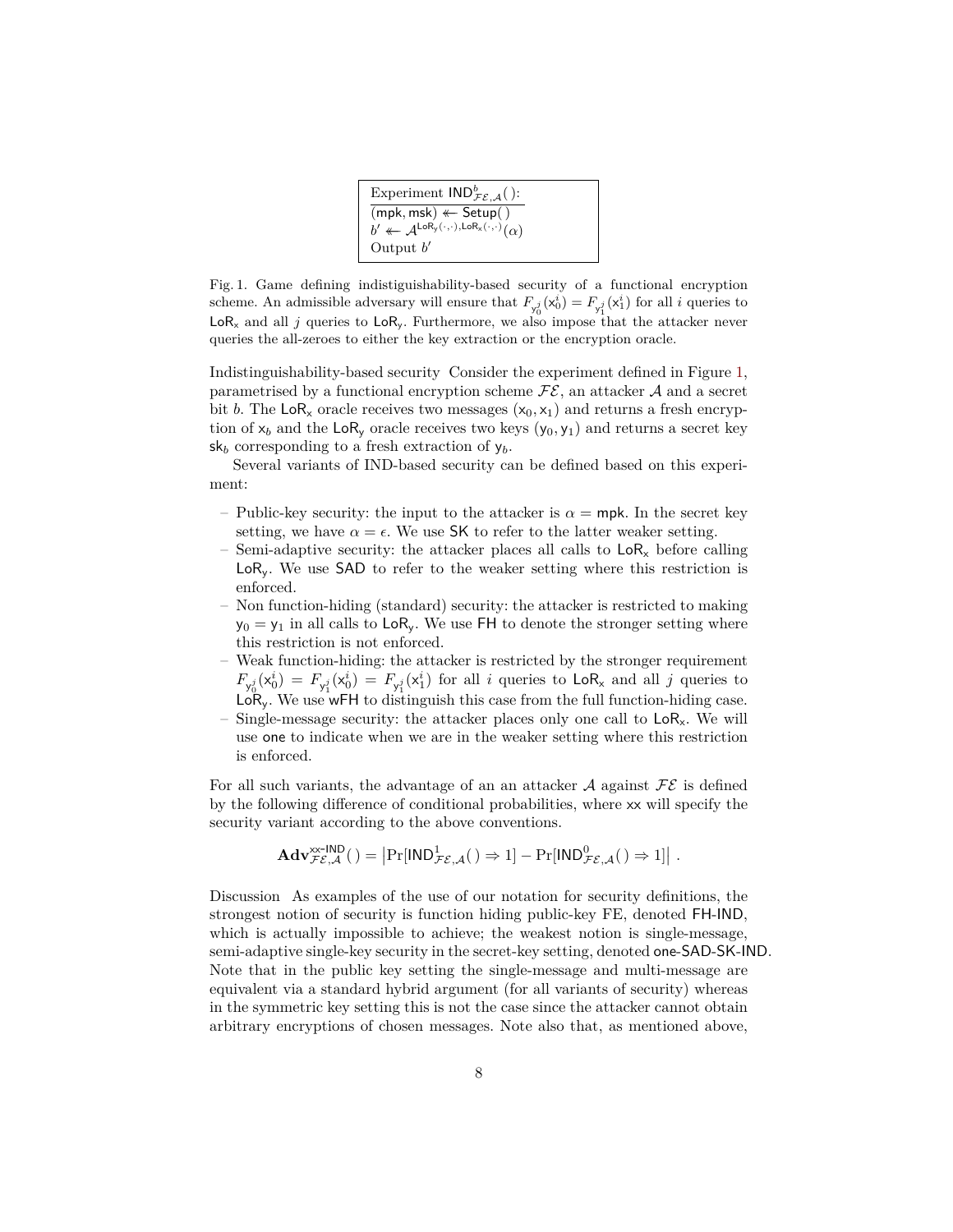| Experiment Real $\mathcal{F}\varepsilon_{\mathcal{A}}($ ):                                                | Experiment $\text{Ideal}_{\mathcal{FE},\mathcal{A},\mathcal{S}}($ ):                                             |
|-----------------------------------------------------------------------------------------------------------|------------------------------------------------------------------------------------------------------------------|
| $(mpk, msk) \leftarrow Setup()$                                                                           | $(mpk, msk) \leftarrow Setup()$                                                                                  |
| $b \leftarrow \mathcal{A}^{\mathsf{KeyGen}(\mathsf{msk},\cdot),\mathsf{Enc}(\mathsf{mpk},\cdot)}(\alpha)$ | $b \leftarrow \mathcal{A}^{\mathcal{S}(\mathsf{key},\Phi(\cdot)),\mathcal{S}(\mathsf{msg},\Phi(\cdot))}(\alpha)$ |
| Output $b$                                                                                                | Output $b$                                                                                                       |

<span id="page-8-0"></span>Fig. 2. Games defining simulation-based security of an FE scheme. On the *i*-th (resp. *j*-th) Enc query (resp. KeyGen query) the (stateful) simulator *S* receives as side information leakage  $\Phi$ : a matrix of values such that  $\Phi[i, j] = F_{y_j}(\mathsf{x}_i)$ , for all  $(i, j)$  combinations of all key extraction and encryption queries placed by  $A$  (including the current one). Furthermore, we also impose that the attacker never queries the all zeroes vector to either the key extraction or the encryption oracle.

function-hiding functional encryption cannot be satisfied in the public-key setting: once an adversary is provided with a secret key sk<sup>y</sup> for some y and public encryption key mpk, it can learn  $F_{\mathsf{v}}(\mathsf{x})$  for arbitrary x. Finally, note that in the secret-key setting, semi-adaptive security is the same as selective security, where the adversary needs to commit to the  $\text{LoR}_{\text{x}}$  queries without any side information about the global parameters. A further weakening of this notion is fully selective security, where all queries are provided upfront and the adversary gets a set of challenge ciphertexts and keys in batch to conduct its attack.

Simulation-based security Consider the experiments defined in Figure [2](#page-8-0), which are parametrised by functional encryption scheme  $\mathcal{FE}$ , adversary  $\mathcal A$  and simulator *S*.

As before, the following variants of simulation-based security can be defined based on this experiment:

- Public-key security: the attacker is parametrised with  $\alpha = m$ pk. In the secret key setting (SK), we have  $\alpha = \epsilon$ .
- Semi-adaptive security (SAD): the attacker places all calls to Enc before calling KeyGen.
- Non function-hiding (standard) security: leakage *Φ* is extended to also provide the inputs to the KeyGen oracle (i.e., the keys are explicitly given to the simulator). Again we use FH to denote the stronger function-hiding setting.
- Single-message security (one): the attacker places only one call to  $LoR_x$ .

For all such variants, the advantage of an an attacker  $A$  against  $FE$  is defined by the following difference of probabilities, where xx will specify the security variant according to the above conventions.

$$
\mathbf{Adv}_{\mathcal{FE},\mathcal{A}}^{\mathsf{xxx-SIM}}( ) = \left|\Pr[\mathsf{Real}_{\mathcal{FE},\mathcal{A}}( ) \Rightarrow 1] - \Pr[\mathsf{Ideal}_{\mathcal{FE},\mathcal{A},\mathcal{S}}( ) \Rightarrow 1]\right|.
$$

For the same set of adversarial restrictions, simulation-based security implies indistinguishability-based security. To see this, observe that any IND attacker *A* can be used to construct a SIM attacker *B* as follows. *B* initially chooses a bit *b* uniformly at random and converts the left-right calls placed by *A* into encryption and key extractions calls  $x_b$  (resp.  $y_b$ ) that depend on *b*. By giving the oracle answers back to  $A$ , our **SIM** adversary ensures that, when running in the real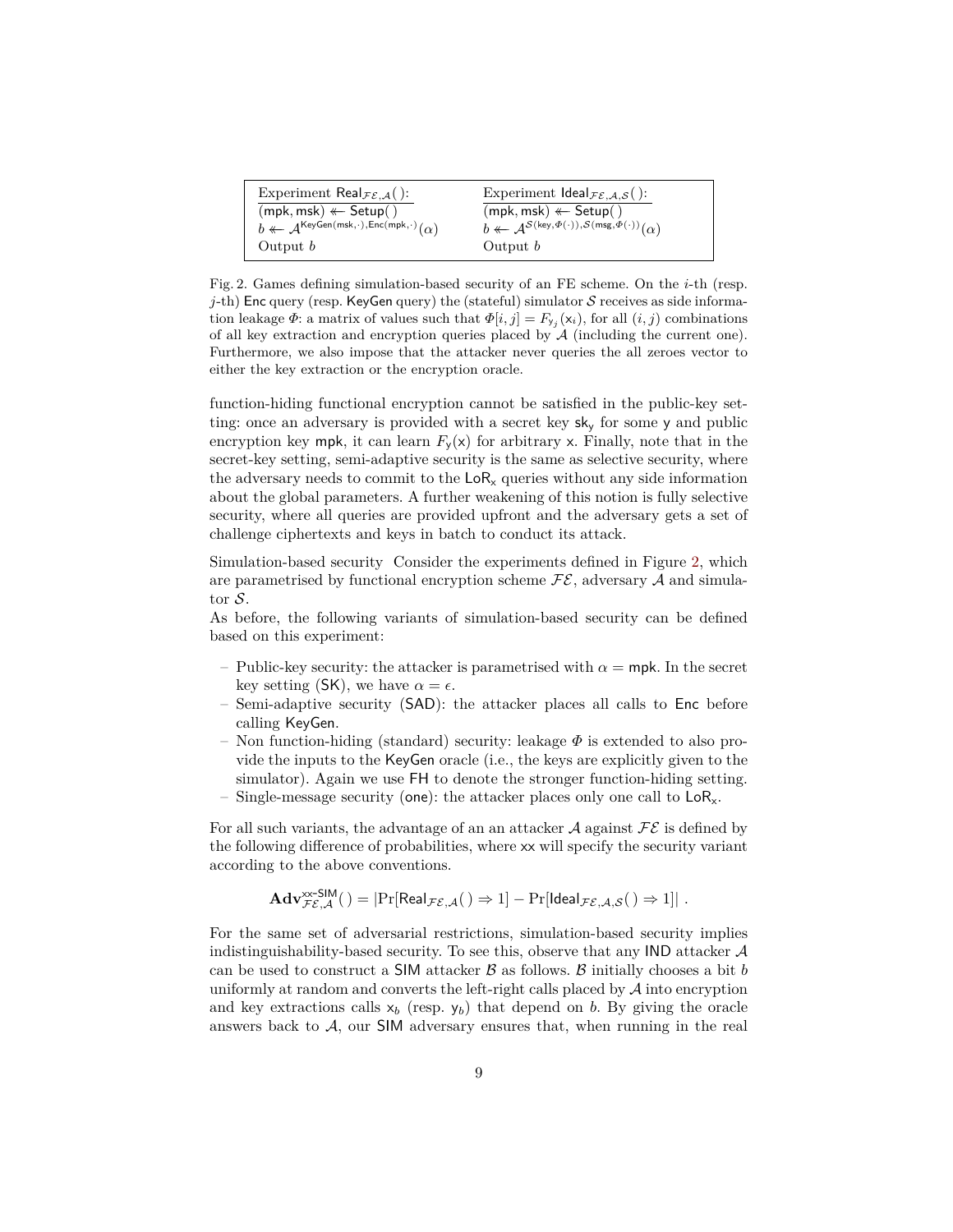world, it perfectly simulates the environment in the IND experiment for *A*. The output of  $A$ , which  $B$  uses as its own will therefore be correlated with  $b$  in a visible way if *A* is a successful IND attacker. Consider now the ideal world and any simulator Sim. It is easy to see that, given the restrictions on the left-or-right calls placed by  $A$ , the input to the simulator will be information-theoretically independent of  $b$ , which means that the output of  $A$  will also be independent of *b*. The bias in the real-world output would therefore give *B* a visible advantage in breaking SIM security. In other words, the existence of an IND attacker with large advantage contradicts the existence of a successful simulator.

## 3 IPFE vs OFE

Perhaps the first question elicited by the close relationship between IPFE and OFE is whether generic transformations of one scheme into the other one are possible. We briefly explore a couple of simple transformations where one attempts to construct an OFE from an IPFE by somehow encoding an OFE key **y** as a vector of keys  $y_i$  for the underlying IPFE. We provide negative results which show that no deterministic transformation (even one which depends on a secret key) cannot yield a function-hidding OFE, independent of the security level offered by the starting IPFE.

These negative results heavily rely on the determinism of the transformation and suggest that one way around them would be to consider randomized transformations. Indeed, for warm-up we present a simple OFE scheme constructed, generically, from an IPFE scheme: the OFE key for some vector **y** is simply the IPFE key for  $r \cdot \mathbf{y}$  for some randomly selected scalar  $r$ : decryption of a ciphertext which encrypts  $\mathbf{x}$  is either 0 when  $\mathbf{x} \perp \mathbf{y}$  or uniformly random otherwise. Clearly, as soon as the adversary has more than one ciphertext, which each encrypts messages known to the adversary, then can recover information about *r* and **y**. In effect, we can only prove that the scheme is one-SAD-FH-IND-secure.

For space reasons we describe the negative results and the construction in the full version of this paper. Nonetheless, even the cursory discussion above indicates that one needs additional randomization also in the ciphertexts. The scheme which we present next implements this intuition.

#### <span id="page-9-0"></span>4 A construction in the generic group model

In this section we describe a simple construction which satisfies simulation-based security in the generic group model (GGM). Our starting point is recent work by Kim et al. [\[14](#page-21-4)] who propose a FH-IPFE scheme that is simulation-based secure in the GGM. The construction follows the pattern of recent schemes where the inner-product is recovered by solving a discrete logarithm problem over a small domain by exhaustive search. Here we show that, by a simple adaptation where we omit one group element in both keys and ciphertexts (which are the values used to compute the basis for the discrete logarithm problem) we obtain a fully secure OFE. Indeed, the information leaked by the scheme of Kim et al. is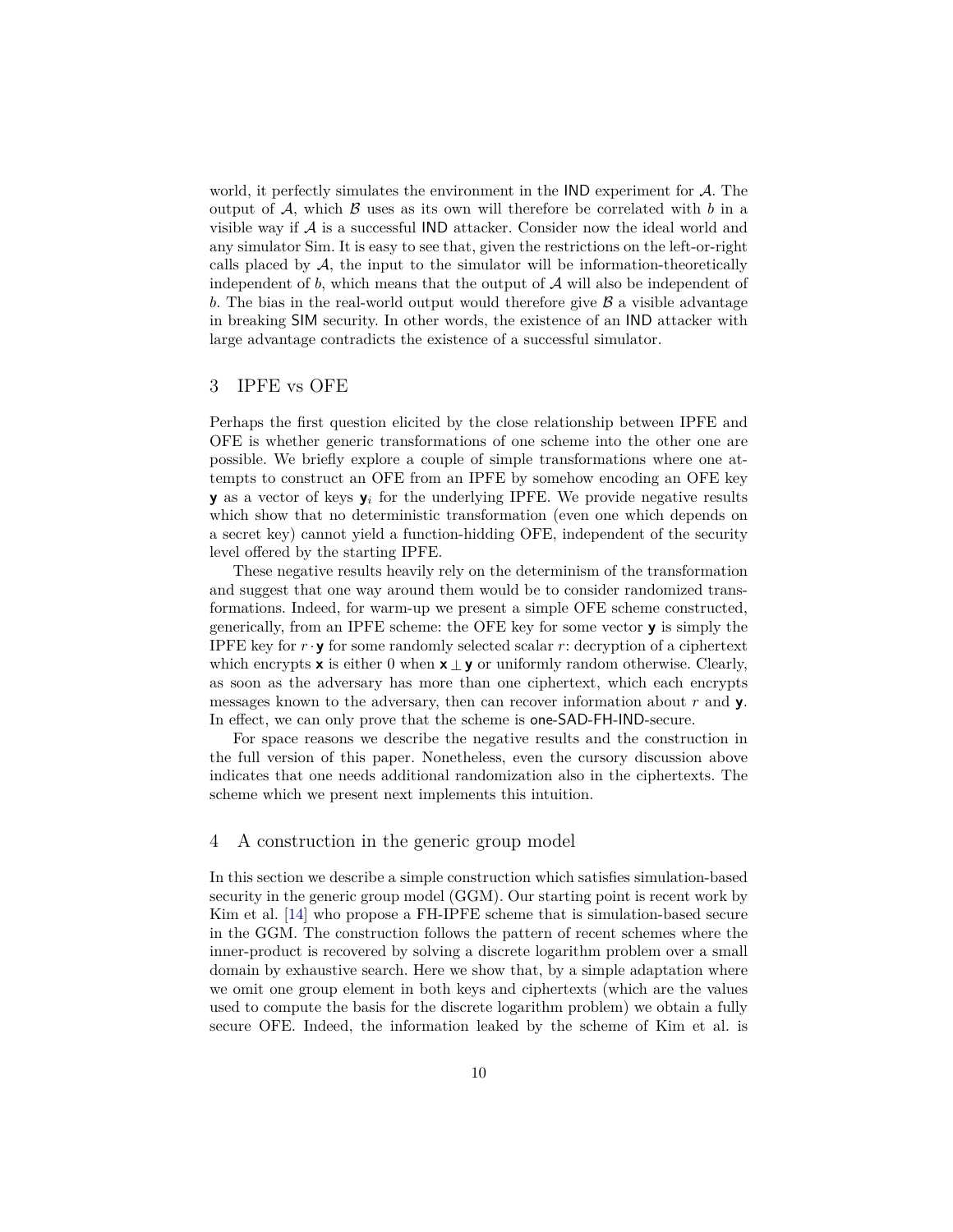accessible to the GGM attacker only via a zero-testing oracle which becomes useless if the basis for the discrete logarithm problem is hidden.

Our construction works as follows:

- Setup(1*<sup>λ</sup> , n*): On input the security parameter *λ*, the setup algorithm samples an asymmetric bilinear group  $(G_1, G_2, G_T, q, e)$  and chooses generators  $g_1 \in$ *G*<sub>1</sub> and  $g_2 \in G_2$ . Then, it samples an invertible square matrix  $\mathbf{B} \in \mathbb{Z}_q^{n \times n}$ uniformly at random and sets  $B^{\star} = \text{det}(B) \cdot (B^{-1})^{\top}$ . The algorithm outputs the public parameters  $pp = (G_1, G_2, G_T, q, e, n)$  and the master secret key  $\mathsf{msk} = (\mathsf{pp}, g_1, g_2, \mathbf{B}, \mathbf{B}^{\star}).$
- $-$  KeyGen(msk,  $\bm{y}$ ): On input the master secret key msk and a vector  $\bm{y} \in \mathbb{Z}_q^n,$  the key generation algorithm chooses an element  $\alpha \in \mathbb{Z}_q$  uniformly at random and outputs  $\mathsf{sk}_{\mathbf{y}} = [\alpha \cdot \mathbf{y}^\top \cdot \mathbf{B}]_1$ , i.e., a vector of encodings in  $G_1$ .
- − Enc(msk,  $x$ ): On input the master secret key msk and a vector  $x \in \mathbb{Z}_q^n$ , the encryption algorithm chooses an element  $\beta \in \mathbb{Z}_q$  uniformly at random and outputs  $ct = [\beta \cdot x^{\top} \cdot B^{\star}]_2$ , i.e., a vector of encodings in  $G_2$ .
- Dec(pp*,*sk*,* ct): On input the public parameters pp, a secret key sk and a ciphertext ct, the algorithm computes  $\prod_{i=1}^{n} e(\textbf{sk}[i], \textbf{ct}[i])$  and returns  $\top$  if the result is equal to  $\mathbf{1}_{G_T}$  and  $\perp$  otherwise.

Correctness of the scheme follows from the fact that the output value computed by decryption encodes  $[\alpha \beta \cdot \mathbf{x}^\top \cdot \mathbf{B} \cdot \mathbf{B}^{\star \top} \cdot \mathbf{y}]_t$ , which therefore includes  $\langle \mathbf{x}, \mathbf{y} \rangle$ as a multiplicative factor. The following theorem establishes the security of the scheme.

Theorem 1. The above OFE scheme is simulation-based secure OFE in the GGM.

Sketch. The proof is an adaptation of the original argument in [[14\]](#page-21-4). Specifically, we describe a simulator that, not only answers key extraction and encryption queries in a way which is identical to what happens in the real world, it also simulates the operation of the generic bilinear group operations in a way which is indistinguishable from what the attacker sees in the real world. Due to the operation of the generic group model, all queries that the adversary makes can be perfectly simulated by returning fresh random labels for all group elements resulting from key extraction, encryption, and bilinear group operations bar zero testing. Simulating zero-test queries in the source groups is natural: the simulator answers zero if and only if the queried label corresponds to a formal polynomial that is identically zero; all non-zero answers can be justified by the Schwartz-Zippel lemma. The more intricate part of the simulation lies in zerotest queries for the target group, where one must take into account that formal polynomials that are not identically zero in the simulator's view, correspond to cancellations in the real world. Here we show that the simulator can identify honest evaluations of inner products between orthogonal vectors (these cases can be detected because orthogonality is revealed in the leakage provided to the simulator) and correctly answer zero to linear combinations of such cases.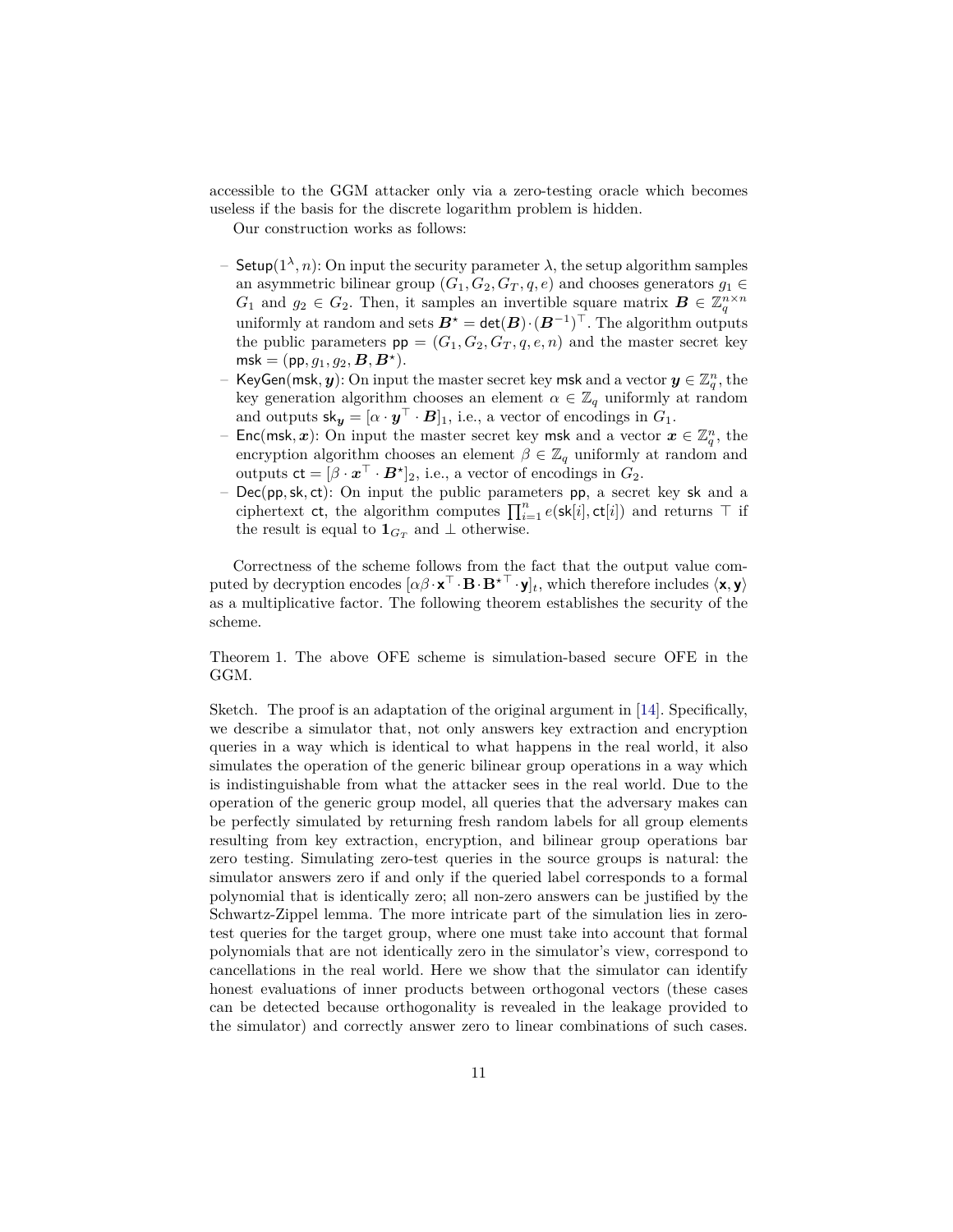| $Setup()$ :                                                                                                 | $Enc(mpk, x)$ :                                                                           |
|-------------------------------------------------------------------------------------------------------------|-------------------------------------------------------------------------------------------|
| $\overline{A \leftarrow \mathbb{Z}_q^k}{}^{+1 \times k}$                                                    | $s \leftarrow \mathbb{Z}_a^k$                                                             |
| For $i \in [n]$ :                                                                                           | $\boldsymbol{U} \leftarrow \mathbb{Z}_a^{k+1 \times k+1}$                                 |
| $\boldsymbol{W}_i \leftarrow \mathbb{Z}_q^{k+1 \times k+1}$                                                 | $\boldsymbol{M}_0 \leftarrow \boldsymbol{s}^\top \boldsymbol{A}^\top$                     |
| $msk \leftarrow (A, \{W_i\}_{i=1}^n)$                                                                       | $\mathsf{ct} \leftarrow [M_0    \{ M_0(\mathsf{x}_i U + \boldsymbol{W}_i) \}_{i=1}^n ]_1$ |
| $mpk \leftarrow ([A^{\top}]_1, \{ [A^{\top}W_i]_1 \}_{i=1}^n)$                                              | Return ct                                                                                 |
| Return (msk, mpk)                                                                                           |                                                                                           |
| $KeyGen(msk, y)$ :                                                                                          | $Dec(\mathsf{sk}, \mathsf{ct})$ :                                                         |
| $\mid r \twoheadleftarrow \mathbb{Z}_a^{k+1}$                                                               | Return $\langle ct, sk \rangle = 1$                                                       |
| $\mathsf{sk} \leftarrow [-\sum_{i=0}^n \mathsf{y}_i \bm{W}_i \bm{r}    \{\mathsf{y}_i \bm{r}\}_{i=1}^n ]_2$ |                                                                                           |
| Return sk                                                                                                   |                                                                                           |

<span id="page-11-1"></span>Fig. 3. First variant of Wee's scheme. Decryption is presented using inner-product notation, denoting in compact form the pointwise pairing of ciphertext and key components (each comprising  $(n+1)(k+1)$  group elements), followed by a product to obtain a single group element.

We adapt the argument in [[14\]](#page-21-4) to show that all other cases can be answered as non-zero. The details are deferred to the full version of this paper.

*⊓⊔*

## <span id="page-11-0"></span>5 A construction in the standard model

In this section we show a construction of a function hiding OFE that is provably secure in the standard model. Our construction is developed in several steps.

Intuitively, our goal is to adapt a technique originally developed by Lin [\[15](#page-21-0)] in the context of functional encryption for inner products to the case of OFE. Recall that Lin's technique allows to combine two instances of a functional encryption scheme for inner products to obtain a (secret key) functional encryption scheme for inner products that also provides function hiding guarantees.

Aiming at the simplest possible solution, the natural approach would be to try to combine Lin's technique with the clever OFE recently proposed by Wee in [[22\]](#page-21-3) . Interestingly, adapting Lin's transform to the orthogonality setting is not at all immediate. Indeed, to guarantee correctness, the two instances of the OFE need to be instantiated with different, but matching, parameters. This is in sharp contrast with the basic IPFE setting where the transformation is less demanding on the underlying encryption schemes. In particular, we need to develop two novel variants of the basic Wee's scheme, both of which we discuss next.

#### <span id="page-11-2"></span>5.1 First Scheme

The first scheme closely follows the blueprint of Wee's original scheme. The difference is that matrices U and  $W_i$  are uniformly chosen in  $\mathbb{Z}_q^{k+1 \times k+1}$ , rather than in  $\mathbb{Z}_q^{k+1\times k}$  as in Wee's scheme. This is shown in Figure [3](#page-11-1). Correctness follows from the fact that the result of decryption includes  $\langle \mathbf{x}, \mathbf{y} \rangle$  as a multiplicative factor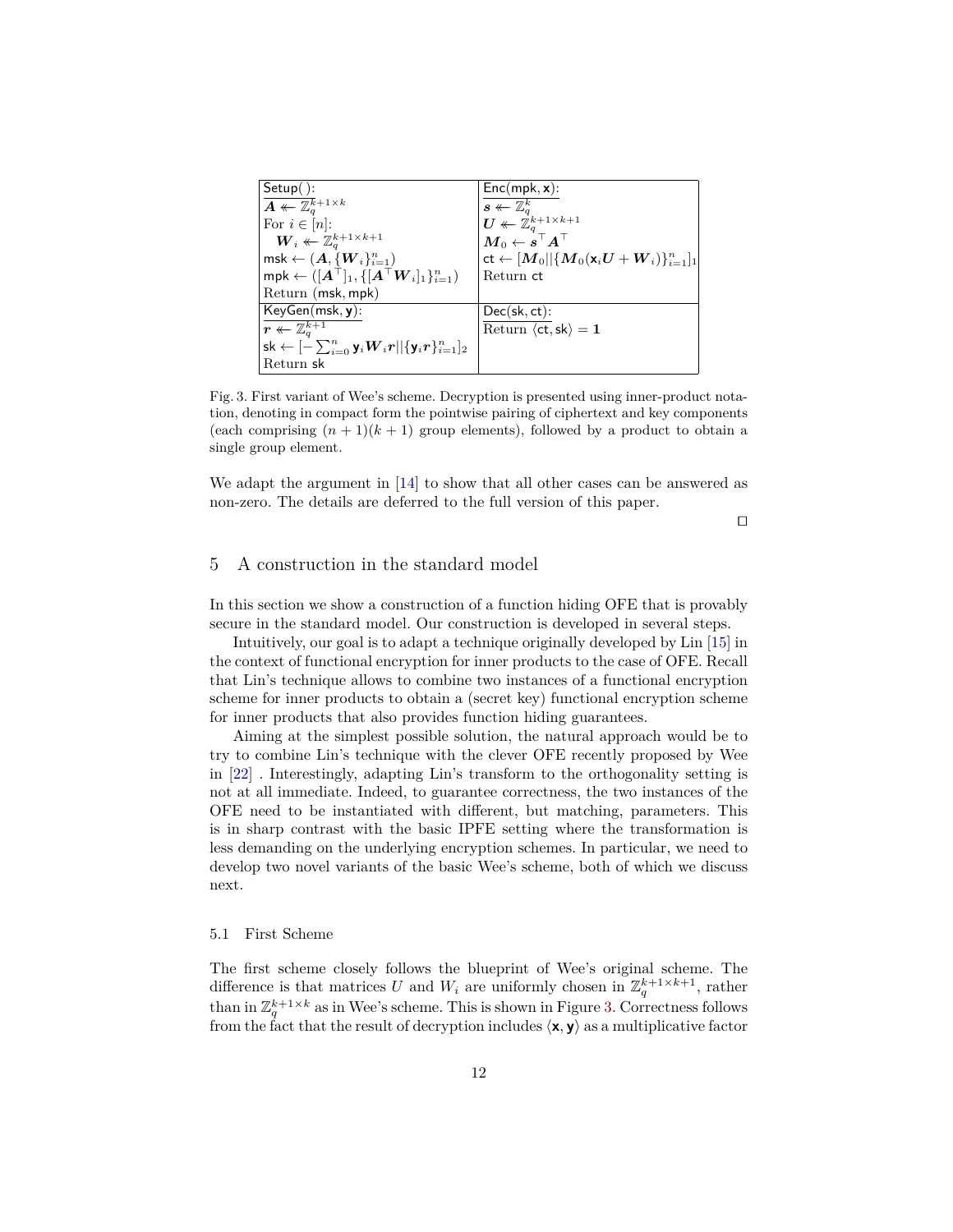| $Setup($ ):                                                                                                                | $Enc(mpk, X)$ :                                                                         |
|----------------------------------------------------------------------------------------------------------------------------|-----------------------------------------------------------------------------------------|
| $\overline{A\leftarrow \mathbb{Z}_a^k}{}^{+1\times k}$                                                                     | $s \leftarrow \mathbb{Z}_a^k$                                                           |
| For $i \in [n]$ :                                                                                                          | $\boldsymbol{U}\twoheadleftarrow \mathbb{Z}_a^{k+1}$                                    |
| $\boldsymbol{W}_i \leftarrow \mathbb{Z}_q^{k+1 \times k+1}$                                                                | $\bm{M}_0 \leftarrow \overset{\text{\tiny{\textsf{i}}}}{\bm{s}}{}^{\top} \bm{A}^{\top}$ |
| $msk \leftarrow (A, \{W_i\}_{i=1}^n)$                                                                                      | $\text{ct} \leftarrow [M_0    \{ M_0 (UX_i + W_i) \}_{i=1}^n ]_2$                       |
| $mpk \leftarrow ([A^{\top}]_2, \{ [A^{\top}W_i]_2 \}_{i=1}^n)$                                                             | Return ct                                                                               |
| Return (msk, mpk)                                                                                                          |                                                                                         |
| $KeyGen(msk, y)$ :                                                                                                         | $Dec(\mathsf{sk}, \mathsf{ct})$ :                                                       |
| $r \leftarrow \mathbb{Z}_q$                                                                                                | Return $\langle ct, sk \rangle = 1$                                                     |
| sk $\leftarrow [-\sum_{i=0}^{n} r \boldsymbol{Y}_i^\top \boldsymbol{W}_i^\top    \{r \boldsymbol{Y}_i^\top\}_{i=1}^{n}]_1$ |                                                                                         |
| Return sk                                                                                                                  |                                                                                         |

<span id="page-12-0"></span>Fig. 4. Second variant of Wee's scheme. Decryption notation is as in Figure [3.](#page-11-1)

in the exponent. Indeed, decryption computes in the exponents:

$$
\sum_{i=1}^n \mathsf{y}_i\bm{M}_0(\mathsf{x}_i\bm{U}+\bm{W}_i)\bm{r}-\bm{M}_0\sum_{i=0}^n \mathsf{y}_i\bm{r}^\top\bm{W}_i^\top=\bm{M}_0\bm{U}\bm{r}\langle\mathsf{x},\mathsf{y}\rangle\in\mathbb{Z}_q\,.
$$

The following theorem establishes security and follows an argument similar to Wee's construction [\[22](#page-21-3)]. A sketch of the proof is given in the full version of this paper.

<span id="page-12-1"></span>Theorem 2. If MDDH and DDH assumptions hold respectively in  $G_1$  and  $G_2$ then the modified scheme of Wee in figure [3](#page-11-1) is one-SAD-SIM secure.

#### <span id="page-12-3"></span>5.2 Second Scheme

The second construction modifies Wee's scheme in the sense that it allows to compute  $\sum_i \mathbf{X}_i \mathbf{Y}_i$  for  $\mathbf{X} = (\mathbf{X}_1, \dots, \mathbf{X}_n)$  and  $\mathbf{Y} = (\mathbf{Y}_1, \dots, \mathbf{Y}_n)$  where for all  $i \in [n], X_i \in \mathbb{Z}_q^{1 \times k+1}$  and  $Y_i \in \mathbb{Z}_q^{k+1}$ . Intuitively, this corresponds precisely to the computation carried out in the exponents by the decryption algorithm of the first variant of Wee's scheme we presented above. The scheme can be found in Figure [3.](#page-11-1)

Correctness can be verified by rewriting the decryption operation as

$$
\sum_{i=1}^n\left(r{\boldsymbol{M}}_0({\boldsymbol{U}}{\boldsymbol{X}}_i+{\boldsymbol{W}}_i){\boldsymbol{Y}}_i\right)-{\boldsymbol{M}}_0\sum_{i=0}^nr{\boldsymbol{W}}_i{\boldsymbol{Y}}_i=r{\boldsymbol{M}}_0{\boldsymbol{U}}\sum_{i=1}^n{\boldsymbol{X}}_i{\boldsymbol{Y}}_i
$$

Again, the following theorem shows that these modifications do not affect security. The proof is similar to the scheme of Wee [[22\]](#page-21-3) and is given in the full version of this paper.

<span id="page-12-2"></span>Theorem 3. If DDH and MDDH assumptions hold respectively in  $G_1$  and  $G_2$ , then the modification of Wee's scheme in figure [4](#page-12-0) is one-SAD-SIM secure.

As a simple corollary of theorems [2](#page-12-1) and [3](#page-12-2) we have the following

Corollary 1. The two modifications of Wee's scheme are (many) SAD-IND secure.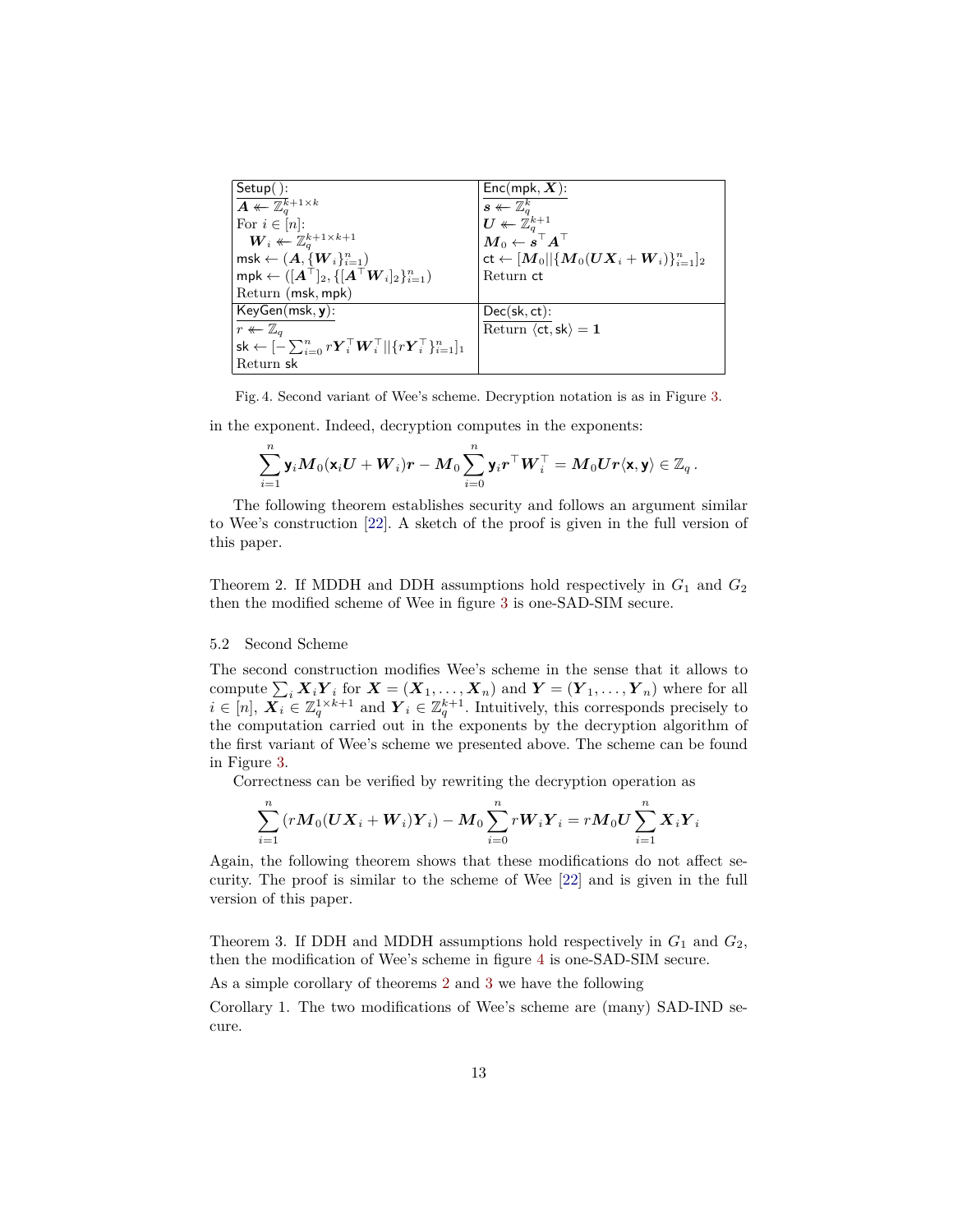<span id="page-13-2"></span>5.3 Weak Function-Hiding Functional Encryption for Orthogonality

Now, we can give the details of our new Lin-like transform for orthogonality. For simplicity, we present our results in the fully selective setting, but the proof easily generalises to the fully adaptive setting if the underlying constructions are themselves fully adaptive. Moreover, for clarity of exposition, we present the transform in an abstract, generic way. In particular we first establish a set of conditions (see Definition [3](#page-13-0) below) for which the transformation works and then show that our two schemes from sections [5.1](#page-11-2) and [5.2](#page-12-3) trivially satisfy these conditions. We stress that the transformation produces a scheme that is weakly function hiding. Still, this is enough for us as we can move to a full-fledged FH solution using the efficient Lin-Vaikuntanathan  $[16]$  compiler.<sup>[10](#page-13-1)</sup>

<span id="page-13-0"></span>Definition 3. Let *Γ* = (Setup*,*KeyGen*,* Enc*,* Dec) be a Functional Encryption scheme for orthogonality (OFE), we say that *Γ* is  $[\cdot]_{\alpha\beta}$ -OFE, for  $\alpha, \beta \in \{1, 2\}$  if the following properties are satisfied.

1. There are ppt algorithms RowKey and RowEnc such that,

Enc(mpk, ·) = 
$$
[RowEnc(msk, ·)]_{\alpha}
$$
 and KeyGen(msk, ·) =  $[RowKey(msk, ·)]_{\beta}$ 

for all (mpk*,* msk) in the support of Setup( ).

2. There are efficiently computable functions  $F_e$  and  $F_k$  such that

 $Enc(mpk, \cdot) = F_e(mpk, [\cdot]_\alpha)$  and  $KeyGen(msk, \cdot) = F_k(msk, [\cdot]_\beta)$ .

3. For both schemes, and for all ciphertexts in the support of Enc(mpk*,* **x**) and keys in the support of KeyGen(msk, y), there exists some scalar  $\delta$  that is a function of the randomness used in algorithms Enc and KeyGen, such that decryption returns  $[\langle \mathbf{x}, \mathbf{y} \rangle]_T^{\delta}$  computed as

Dec(Enc(mpk*,* **x**)*,*KeyGen(msk*,* **y**)) = [*⟨*RowEnc(mpk*,* **x**)*,* RowKey(msk*,* **y**)*⟩*]*<sup>⊤</sup> .*

It is easy to see that our first and second modification of Wee's scheme are respectively  $[\cdot]_{12}$ -OFE and  $[\cdot]_{21}$ -OFE schemes. We now show that, if  $\Gamma_1$  and  $\Gamma_2$  are two  $[\cdot]_{12}$  and  $[\cdot]_{21}$  OFE schemes, respectively, then the generic OFE construction in Figure [5](#page-14-0) is a secret-key (weakly) function hiding OFE. Correctness of the construction follows from the following derivation:

$$
\varGamma_2.\mathsf{Dec}(\mathsf{sk},\mathsf{ct})=[\langle \mathsf{sk}_2,\mathsf{ct}_1\rangle]_T^{\delta_2}=[\langle \mathbf{x},\mathbf{y}\rangle]_T^{\delta_1\delta_2}
$$

<span id="page-13-3"></span>Theorem 4. If *Γ*<sup>1</sup> and *Γ*<sup>2</sup> are SAD-IND secure OFE schemes then our scheme is selectively secure OFE with (weak) function hiding.

<span id="page-13-1"></span> $10$ The compiler has been proposed in the IPFE setting, but trivially extends to the OFE setting.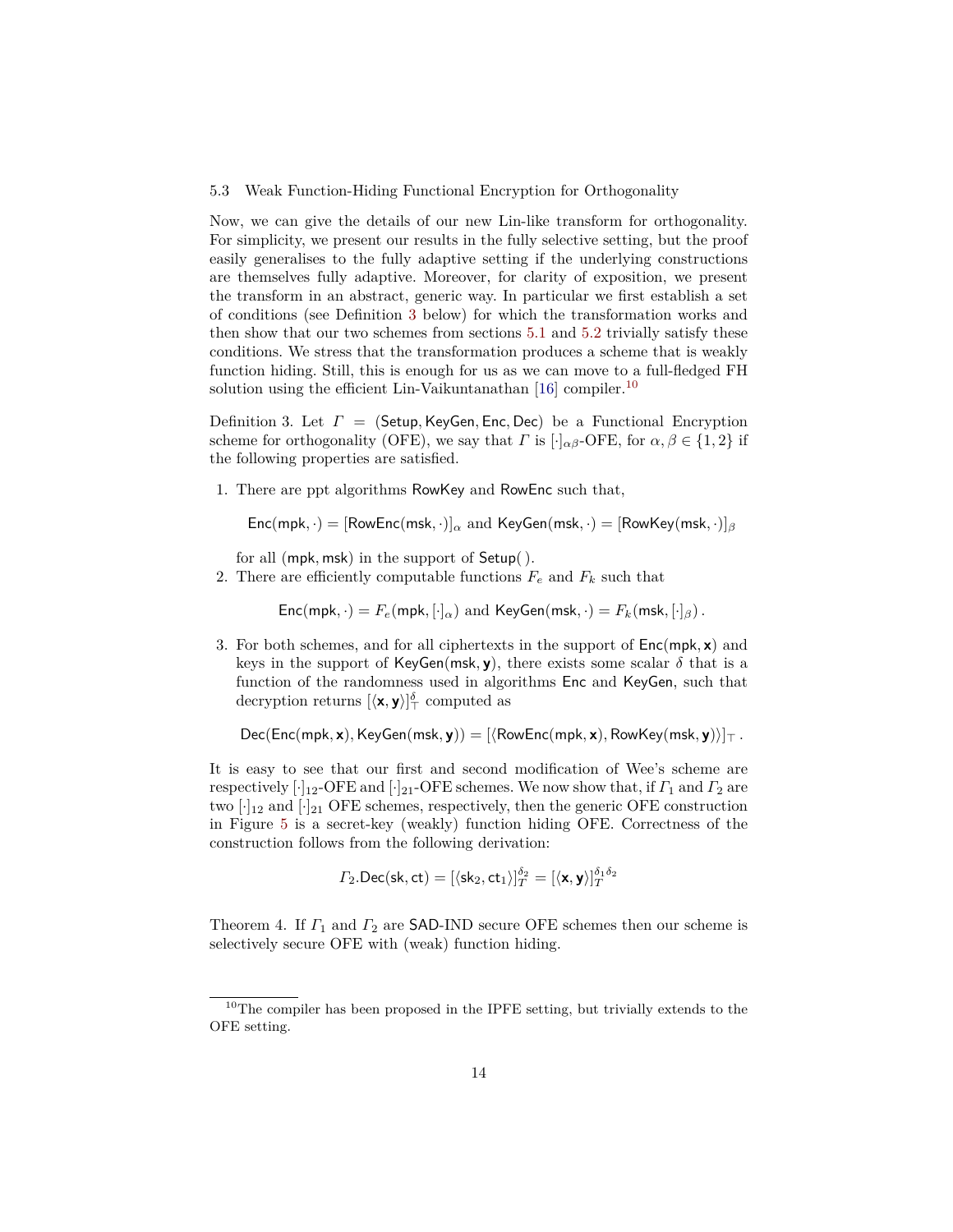| $Setup( )$ :                                                        | $Enc(msk, x)$ :                                                       |
|---------------------------------------------------------------------|-----------------------------------------------------------------------|
| $(msk_1, mpk_1) \leftarrow \Gamma_1$ . Setup $(n)$                  | $(msk_1, msk_2) \leftarrow msk$                                       |
| $(msk_2, mpk_2) \leftarrow \Gamma_2$ . Setup $(n+1)$                | $ct_1 \leftarrow \Gamma_1$ . Row Enc(msk <sub>1</sub> , x)            |
| Return ( $msk_1,msk_2,mpk_2$ )                                      | $ct \leftarrow \Gamma_2$ .KeyGen(msk <sub>2</sub> , ct <sub>1</sub> ) |
|                                                                     | Return ct                                                             |
| $KeyGen(msk, y)$ :                                                  | $Dec(\mathsf{sk}, \mathsf{ct})$ :                                     |
| $(msk_1, msk_2) \leftarrow msk$                                     | Return $\Gamma_2$ . Dec(sk, ct)                                       |
| $sk_1 \leftarrow \Gamma_1$ . Row Key (msk <sub>1</sub> , y)         |                                                                       |
| sk $\leftarrow \Gamma_2$ . Enc(mpk <sub>2</sub> , sk <sub>1</sub> ) |                                                                       |
| Return sk                                                           |                                                                       |

<span id="page-14-0"></span>Fig. 5. Lin-like transform for orthogonality. We slightly abuse notation by using *Γ*<sub>1</sub>.Setup(*n*) and *Γ*<sub>2</sub>.Setup(*n* + 1) to denote the size of message and key vectors supported by each scheme when constructing a function-hiding OFE for vectors of size *n*.

Proof. The proof follows from a sequence of games, where  $Game_0$  is the real game in the definition of indistinguishability-based security, when  $b = 0$ , Game<sub>1</sub> is the same game when  $b = 1$ , and Game<sub>h</sub> is a hybrid game that proceeds as Game<sub>0</sub>, except that Enc is run on inputs  $x_1^j$ . Thus, for the security proof it is enough to prove that  $\mathsf{Game}_h$  is computationally indistinguishable from both  $\mathsf{Game}_0$  and  $Game<sub>1</sub>$ .

Indistinguishability of Game<sub>0</sub> and Game<sub>h</sub>: Let  $\mathcal{A}_{0-h}$  be any adversary that is able to distinguish between these two games. We construct  $\beta$  that breaks the SAD-IND-security of  $\Gamma_1$ . *B* runs  $\mathcal{A}_{0-h}$ , interpolating between the two games while interacting with the experiment SAD-IND, as follows.

*B* gets the the public key  $mpk_1$  of scheme  $\Gamma_1$  and challenges  $(\mathbf{x}_0^j, \mathbf{x}_1^j)$  and  $(\mathbf{y}_0^i, \mathbf{y}_1^i)$  from  $\mathcal{A}_{0-h}$ . Then  $\mathcal{B}$  runs  $\Gamma_2$ . Setup itself to get a pair  $(msk_2, mpk_2)$ , calls the external LoR<sub>x</sub> oracle to get encryptions under  $\Gamma_1$  of all the challenges  $[\text{ct}_1^j]_1 =$  $\varGamma_1$ .Enc(mpk<sub>1</sub>,  $\mathbf{x}_b^j$ ), and computes  $\mathsf{ct}^j = \varGamma_2$ .KeyGen(msk<sub>2</sub>,  $\mathsf{ct}_1^j$ ) =  $F_k(\mathsf{msk}_2, [\mathsf{ct}_1^j]_1)$ , where  $F_k$  comes from definition [3](#page-13-0). Then,  $\beta$  sends queries  $\mathbf{y}_0^i$  to key extraction in the external game, receives secret keys  $[\text{sk}_1^i]_2 = \Gamma_1 \cdot \text{KeyGen}(\text{msk}_1, \textbf{y}_0^i)$  and computes

$$
\mathsf{sk}^i = \varGamma_2.\mathsf{Enc}(\mathsf{mpk}_2,\mathsf{sk}^i) = \varGamma_e(\mathsf{mpk}_2, [\mathsf{sk}_1^i]_2)
$$

It provides all ciphertexts and keys to the attacker, waits for the adversary's choice, and uses this as it's own output. It is easy to see that any change in the behaviour of  $A_{0-h}$  between the two games is immediately translated into a distinguishing advantage against  $\Gamma_1$ . This is because all queries placed by  $\beta$  are admissible:  $\beta$  must satisfy restriction  $\mathbf{x}_0^j \perp \mathbf{y}_0^i = \mathbf{x}_1^j \perp \mathbf{y}_0^i$  on all queries and this is guaranteed because  $\mathcal{A}_{0-h}$  has output challenges that satisfy  $\mathbf{x}_0^j \perp \mathbf{y}_0^i = \mathbf{x}_1^j \perp \mathbf{y}_0^i =$  $\mathsf{x}_1^j \bot \mathsf{y}_1^i$  .

Indistinguishability of  $Game<sub>h</sub>$  and  $Game<sub>1</sub>$ : Let  $A<sub>h-1</sub>$  be any adversary that is able to distinguish between these two games. We construct  $\beta$  that breaks the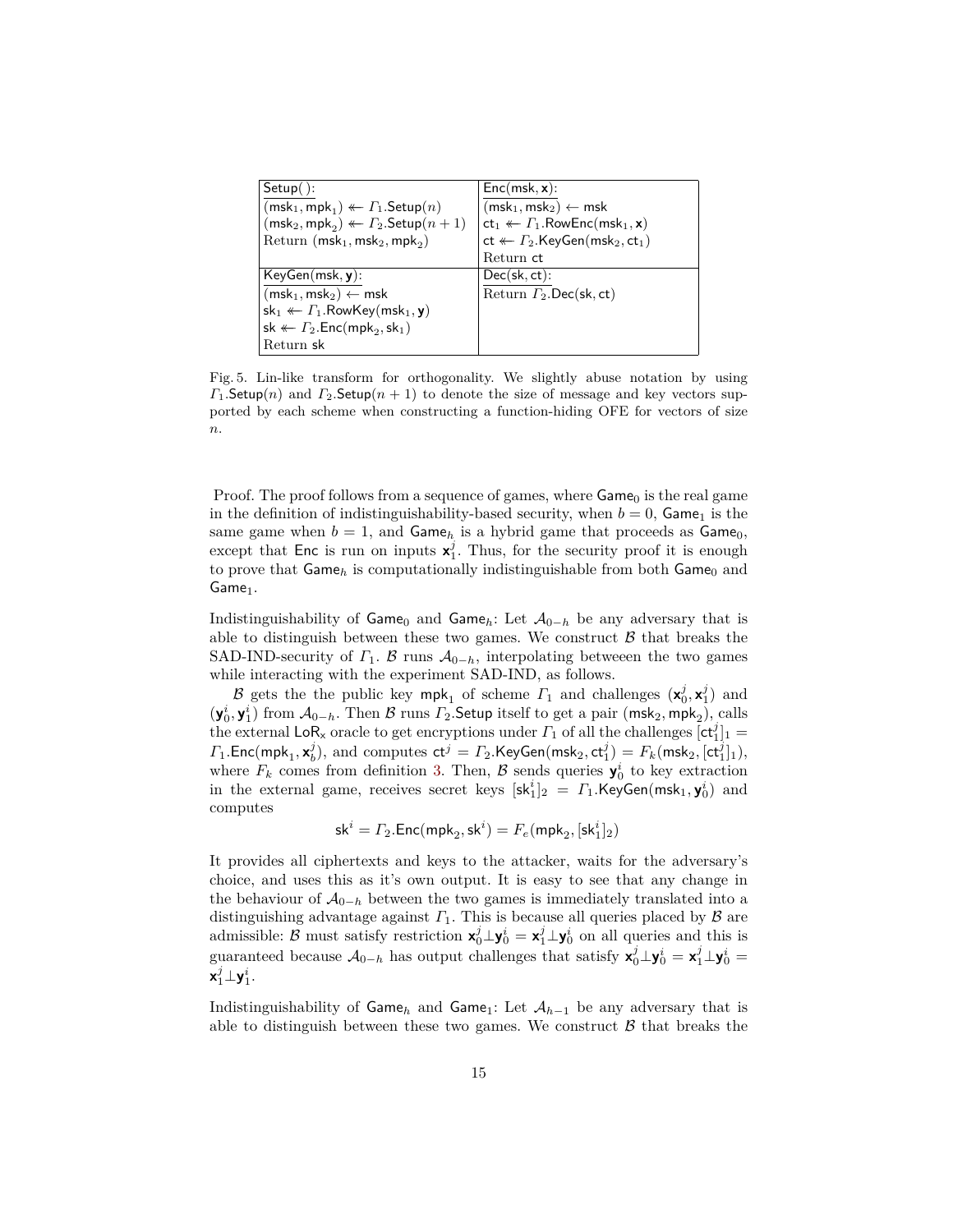SAD-IND-security of  $\Gamma_2$ . *B* runs  $\mathcal{A}_{h-1}$ , interpolating between the two games while interacting with the experiment SAD-IND, as follows.

*B* gets the the public key mpk<sub>2</sub> of scheme  $\Gamma_2$  and challenges  $(\mathbf{x}_0^j, \mathbf{x}_1^j)$  and  $(y_0^i, y_1^i)$  from  $\mathcal{A}_{h-1}$ . Then  $\mathcal B$  runs  $\Gamma_1$ . Setup itself to get a pair  $(msk_1, mpk_1)$ , computes

$$
\mathsf{sk}^i_{1,c} = \varGamma_1.\mathsf{RowKey}(\mathsf{msk}_1,\mathbf{y}^i_c) \ \text{ for all } i \text{ and } c \in \{0,1\}\,,
$$

and calls  $\mathsf{LoR}_\mathsf{x}$  in the external game on  $(\mathsf{sk}^i_{1,0},\mathsf{sk}^i_{1,1})$  to get  $\mathsf{sk}^i = \varGamma_2.\mathsf{Enc}(\mathsf{mpk}_2,\mathsf{sk}^i_{1,b}).$  $\mathcal{B}$  then computes  $ct_1^j = \varGamma_1$ .RowEnc(mpk<sub>1</sub>,  $\mathbf{x}_1^j$ ), calls key extraction in the external game to obtain  $ct^j = \Gamma_2$ .KeyGen(msk<sub>2</sub>, ct<sup>*j*</sup></sup>). Finally, *B* provides all ciphertexts and keys to the attacker, waits for the adversary's choice, and uses this as it's own output.

It is easy to see that any change in the behaviour of  $A_{h-1}$  between the two games is immediately translated into a distinguishing advantage against *Γ*2. This is because all queries placed by  $\beta$  are admissible, which we now justify.  $\beta$  must  $\text{Satisfy restriction } \text{ct}_1^j \_ \text{sk}_{1,0}^i = \text{ct}_1^j \_ \text{sk}_{1,1}^i$  on all queries. Note that  $[\langle \text{ct}_1^j, \text{sk}_{1,b}^i \rangle]_T =$  $[\langle \mathbf{x}_1^j, \mathbf{y}_b^i \rangle]_T^{\delta_1}$ , so restriction  $\mathsf{ct}_1^j \bot \mathsf{sk}_{1,0}^i = \mathsf{ct}_1^j \bot \mathsf{sk}_{1,1}^i$  is equivalent to  $\mathbf{x}_1^j \bot \mathbf{y}_0^i = \mathbf{x}_1^j \bot \mathbf{y}_1^i$ . Furthermore,  $A_{h-1}$  outputs challenges that satisfy  $\mathbf{x}_0^j \perp \mathbf{y}_0^i = \mathbf{x}_1^j \perp \mathbf{y}_0^i = \mathbf{x}_1^j \perp \mathbf{y}_1^i$ . Thus, all queries placed by *B* are admissible. *⊓⊔*

#### 5.4 Achieving adaptive security

An obvious way to make the scheme given in section [5.3](#page-13-2) adaptive secure, would be to employ complexity leveraging.

However, a naive application of complexity leveraging to the scheme from section [5.3](#page-13-2) would result in a security loss  $2^{\tau}$  where  $\tau = q_e |\mathbf{x}| + q_s |\mathbf{y}|$ , (here  $q_e$ and *q<sup>s</sup>* are, respectively, the maximum number of encryption queries and secret key queries allowed). This is because the scheme is selective both with respect to challenge messages and with respect to challenge keys. Furthermore, since it lives in the symmetric setting we need to guess all the challenges in advance. Notice that, while in our setting both *|***x***|* and *|***y***|* might be small, this is not necessarily the case for *τ* .

We overcome this by "anticipating" the complexity leveraging step to the basic schemes. Recall that the construction from section [5.3](#page-13-2) builds upon two schemes  $\Gamma_1$  and  $\Gamma_2$  that are in the public key setting. These latter schemes, in turn, are assumed to guarantee SAD-IND security, which means they also guarantee one-SAD-IND security.

Our key observation is to apply complexity leveraging to these basic one-SAD-IND secure building blocks. This means that assuming that **x** (resp. **y**) is sufficiently small, complexity leveraging induces only a polynomial  $2^{2|x|}$  (resp. 2 2*|***y***|* ) loss, as one single challenge query has to be guessed. Next, we build our way towards a fully fledged (adaptively secure) construction via the following two observations. First, in the public key setting, one-IND implies (many) IND via a standard hybrid argument that only induces a polynomial loss in the security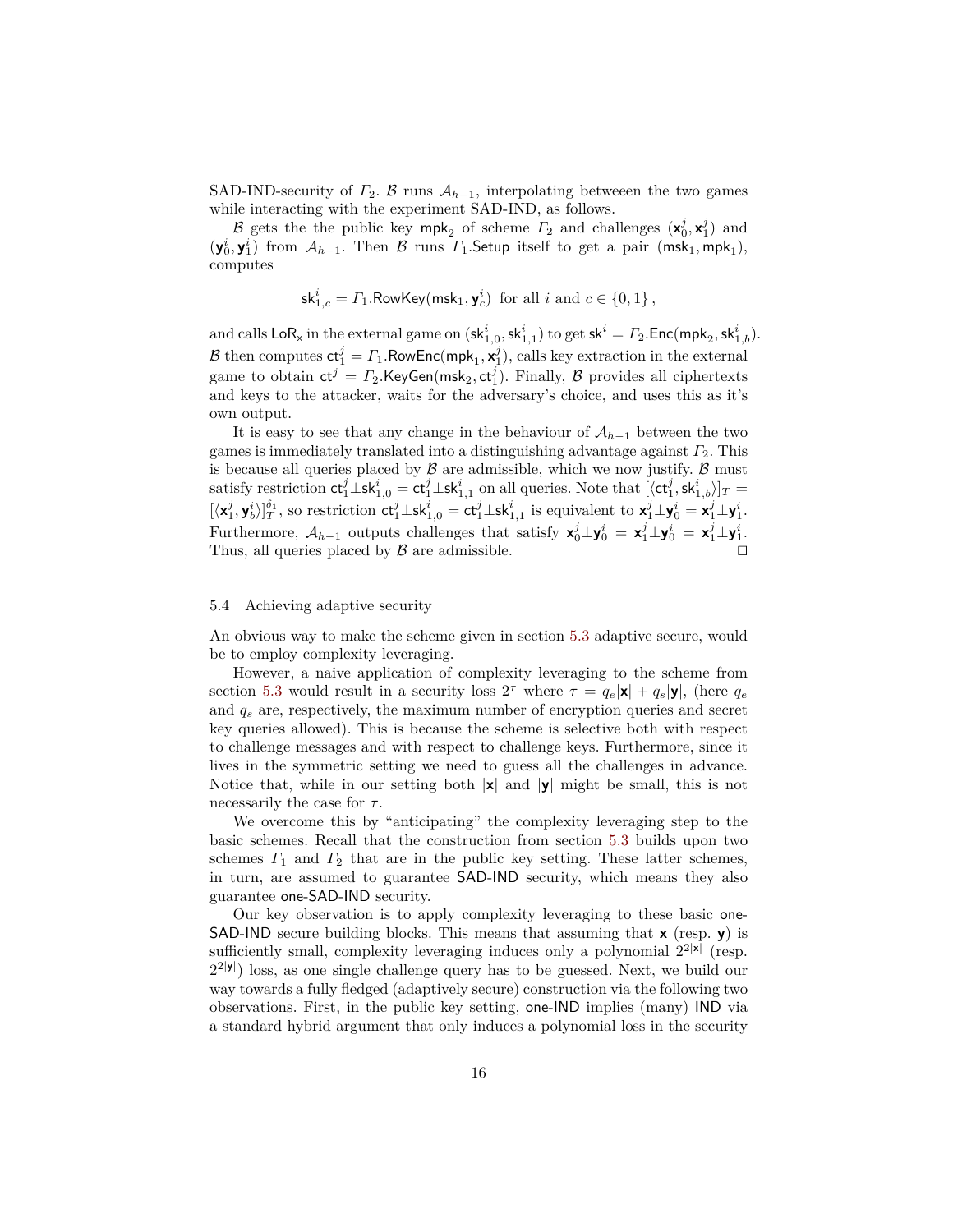reduction. Second, Theorem [4](#page-13-3) trivially extends to the adaptive setting without introducing additional losses.

All these observations combined mean that the resulting scheme achieves adaptive security with only a  $\max(2^{2|\mathbf{x}|}, 2^{2|\mathbf{y}|})$  security loss with respect to the selective secure solution we started from. In what follows we prove this formally. We start with the following theorem (its proof appears in the full version of this paper).

Theorem 5. Let *n*, be a integer bound on the max size of admissible messages. If *Γ* is a *ϵ* one-SAD-IND-secure functional encryption for orthogonality (where *ϵ* denotes the advantage of adversary attacking the security of the scheme), then *Γ* is also  $2^{2n} \epsilon$  one-IND-secure.

Claim. If  $\Gamma$  is a  $\epsilon'$ -one-IND-secure functional encryption for orthogonality, then it is also  $(q + 1)\epsilon'$ -IND-secure (where q is the number of ciphertext challenges).

The proof is a straightforward hybrid argument.

Claim. If  $\Gamma_1$  and  $\Gamma_2$  are respectively  $\epsilon_1$  and  $\epsilon_2$ -IND-secure functional encryption schemes for orthogonality, then the construction from section [5.3](#page-13-2) is  $(\epsilon_1 + \epsilon_2)$ -IND-secure.

The proof is the same as that given in section [5.3](#page-13-2) and is, therefore, omitted. Putting together all the claims we have the following result.

Corollary 2. If *Γ*<sup>1</sup> and *Γ*<sup>2</sup> are *ϵ*-one-SAD-IND-secure OFE, then our proposed construction is  $2^{2n}((q_{\mathbf{x}}+1)+(q_{\mathbf{y}}+1))\epsilon$ -IND-secure FH-OFE scheme (where *n* is the length of the messages and  $q_{\mathbf{x}}$  and  $q_{\mathbf{y}}$  are respectively the number of ciphertext and secret key challenges).

Thus, the total factor of security that we will lose is  $2^{2n}((q_{\mathbf{x}}+1) + (q_{\mathbf{y}}+1)).$ 

## <span id="page-16-0"></span>6 Experimental evaluation

We have implemented our new OFE schemes in C++ starting from Shoup's Number Theory Library<sup>[11](#page-16-1)</sup> (NTL) on top of the GNU Multiprecision Library<sup>[12](#page-16-2)</sup> (GMP), and in integration with and the SCIPR Lab's library for Finite Fields and Elliptic Curves<sup>[13](#page-16-3)</sup> (libff). We used NTL to deal with matrix and vector operations carried out in the exponents, and libff as a provider for the pairing group. Conversions between the NTL representations and the libff representations make the implementation sub-optimal in terms of performance in key generation and encryption. No such conversions are needed for decryption. We used the pairing group over a curve known as BN128 from libff, aka BN254, $^{14}$  $^{14}$  $^{14}$  which is deployed

<span id="page-16-1"></span> $\rm ^{11}$  <https://www.shoup.net/ntl/>

<span id="page-16-2"></span><sup>12</sup><https://gmplib.org/>

<span id="page-16-3"></span><sup>13</sup><https://github.com/scipr-lab/libff>

<span id="page-16-4"></span><sup>14</sup><https://github.com/zcash/zcash/issues/2502>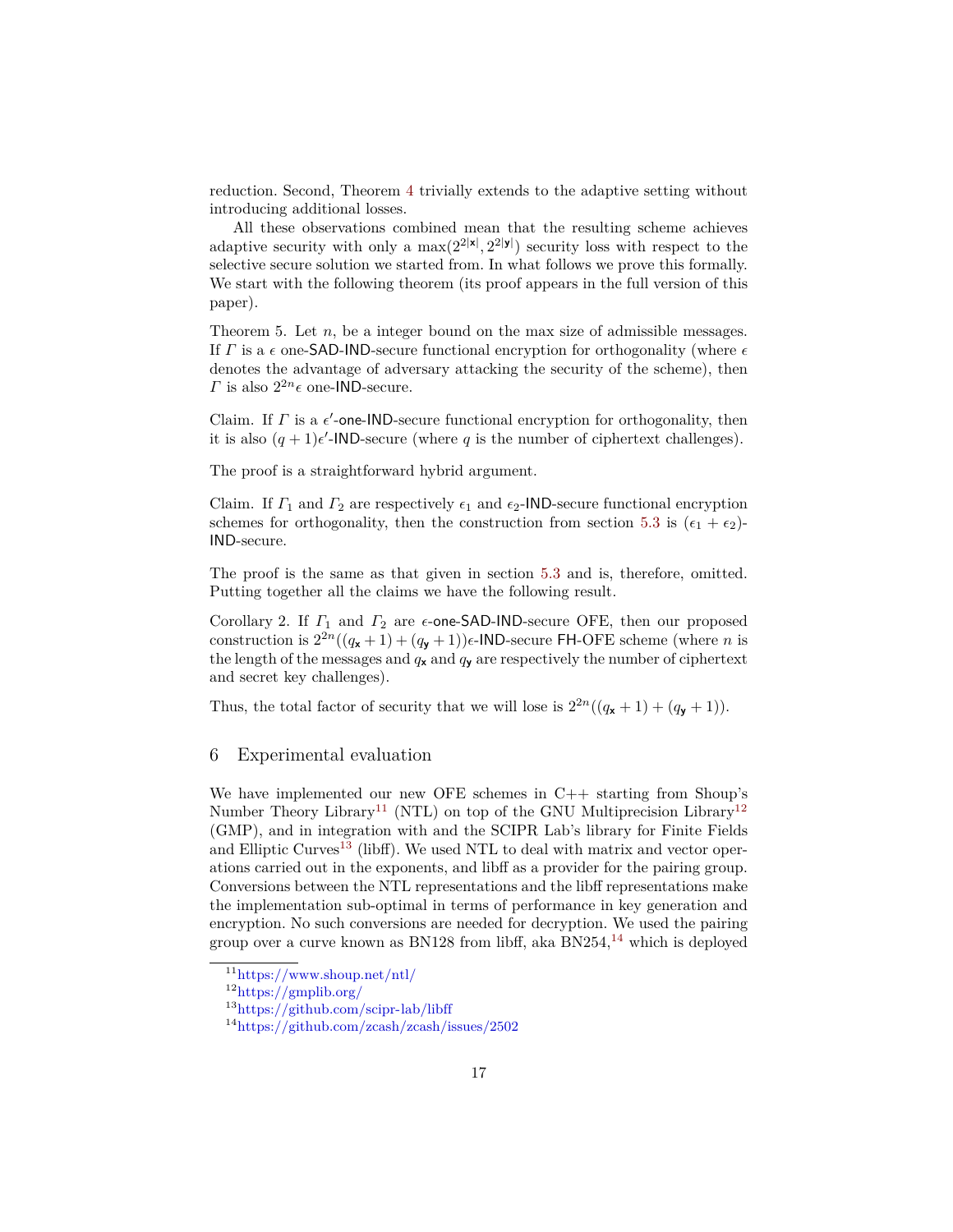|            |     | GGM |     | SМ  |     |                                                 | <b>GGM</b> | SМ |                                                   |  |
|------------|-----|-----|-----|-----|-----|-------------------------------------------------|------------|----|---------------------------------------------------|--|
| N          |     |     |     |     |     | Extract Encrypt Decrypt Extract Encrypt Decrypt |            |    | $N$   Keys   Cph   Keys   Cph                     |  |
| 16.        | 6   |     | 10  | 36  | 15  | 60                                              |            |    | $16 \mid 0.99 \mid 0.50 \mid 6.34 \mid 3.18 \mid$ |  |
| 32         | 12  |     | 19  | 71  | 28  | 116                                             |            |    | 32   1.99   1.00   12.30   6.16                   |  |
| 64         | 22  |     | 37  | 139 | 60  | 231                                             |            |    | 64   3,98   1,99   24,23   12,14                  |  |
| <b>128</b> | 46  | 20  | 73  | 270 | 112 | 463                                             |            |    | 128  7,95  3,98 48,09 24,09                       |  |
| 256        | 100 | 44  | 155 | 558 | 229 | 968                                             |            |    | 256 15.91 7.97 95.81 48.00                        |  |

<span id="page-17-2"></span>Table 2. Benchmarking results for our generic-group-model construction (GGM) and our standard-model construction (SM). On the left-hand side, timing values are given in milliseconds. On the righ-hand side, key and ciphertext lengths are given in kilobytes. Each row corresponds to an increasing vector size *N*. Although similar in terms of group operations, the execution times and sizes for keys and ciphertexts differ due to the different sizes of representations of  $G_1$  and  $G_2$  elements in an asymmetric pairing.

for example in ZCash but gradually being abandoned due to the fact that it of-fers less than 128 bits of security.<sup>[15](#page-17-1)</sup> All our implementations are single-threaded, and could be further optimized via parallelization. For all of these reasons, we present this implementation as a proof of concept, aiming to give an approximate idea of the performance one might get if deploying such schemes. The implementation is available upon request.

Our benchmarking results were collected in a standard MacBook Pro machine with a 2.9 GHz Intel Core i5 and 16 GB or RAM. For every chosen set of parameters, we repeated the experiment 10 times, and took the median of the timings. In all cases we observed a coefficient of variation below 10%. Table [2](#page-17-2) provides execution times and key/ciphertext lengths for growing sizes of key/message vectors. For our standard model construction, note that we are actually using double-sized vectors, in order to guarantee full security according to the discussion in Section [5](#page-11-0). We observe the linear growth in both execution times and key/ciphertext length, which is to be expected, and highlight the fact that the overhead of going for a standard-model security guarantee is roughly 6-fold. The most insteresting conclusion we can draw, although not surprising due to the close match between our GGM scheme and that proposed in [[14\]](#page-21-4), is that our implementation is roughly twice as fast for the same security level (112-bits) than the results reported for the original inner-product encryption scheme. This shows that we bridged the gap between the two primitives with essentially no efficiency loss (this is explained by the fact that we deal with a generic attacker).

# <span id="page-17-0"></span>7 Applications of Function-Hiding OFE

Our function-hiding OFE constructions can be applied in all the scenarios where secret-key functional encryption for hyperplane-membership [\[12](#page-20-7),[8\]](#page-20-11) and hiddenvector encryption [\[10](#page-20-6)] are used. These include outsourcing of computations of CNF/DNF Boolean formulas, outsourcing subset relations and range queries on encrypted data. In particular, in the latter example no information is leaked

<span id="page-17-1"></span><sup>15</sup><https://twitter.com/pbarreto/status/779852921135476738>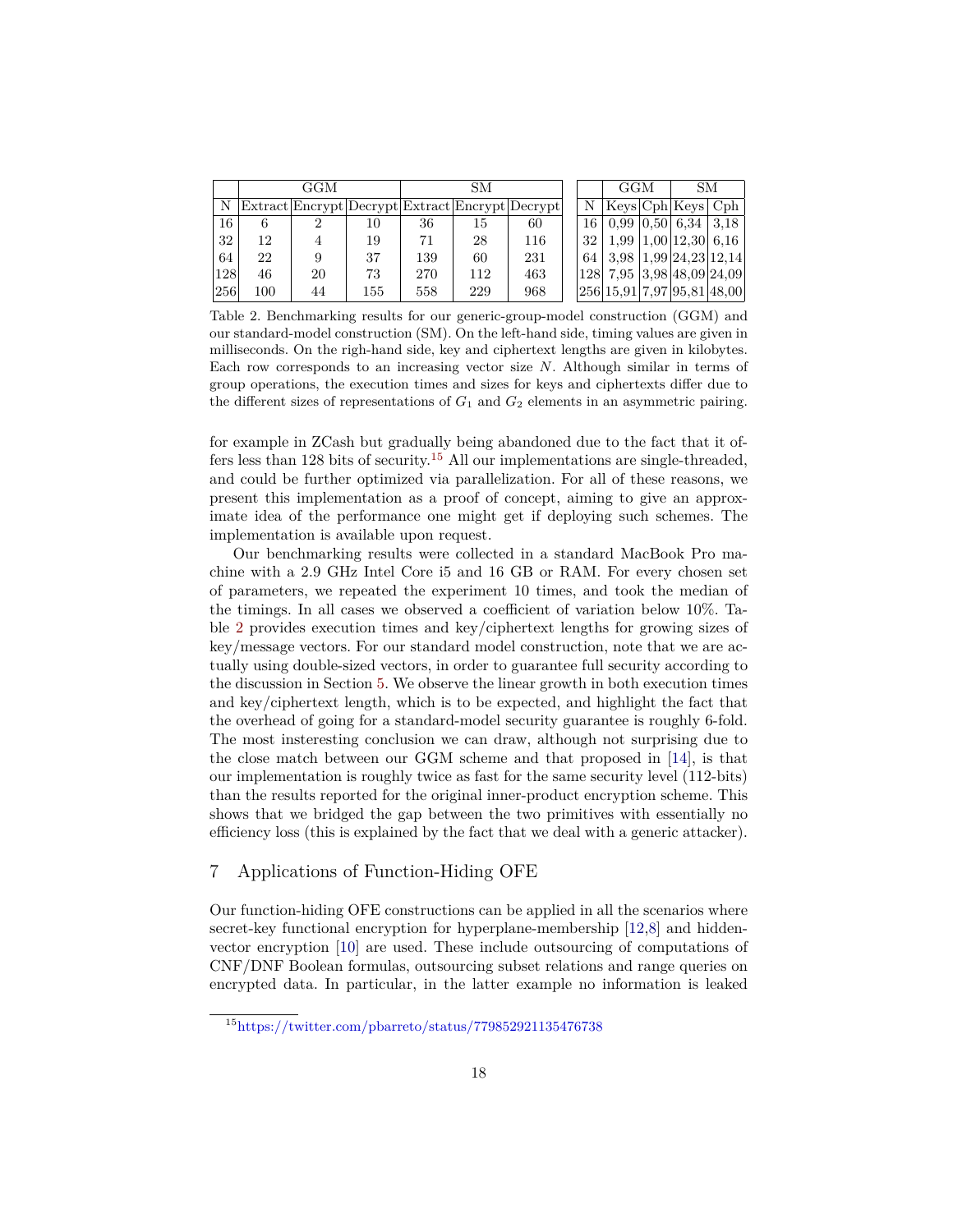about encrypted data and the query, besides the value of the predicate itself. Indeed, since our constructions are function-hiding, they also imply propertyrevealing encryption schemes [[7\]](#page-20-12) for such predicates. To see this, consider the construction of a property-revealing encryption scheme where an encryption of message *x* consists of both an encryption and a key token for *x* under our function-hiding OFE. Then, the orthogonality relation can be publicly computed over all pairs of encrypted messages as in the property revealing setting. In fact, this construction gives rise to a single-key two-input functional encryption scheme, which in turn implies a property-revealing encryption scheme [\[14](#page-21-4)].

Furthermore, both our GGM construction and our standard model construction are the most efficient to date under comparable assumptions. However, our standard model construction comes with a message space constraint due to the application of a complexity leveraging argument that we use to achieve full adaptivity.

We therefore focus our attention on applications of function-hiding OFE where this constraint is not a limitation. Our goal is to emphasize that the optimized complexity leveraging argument that we give in Section [5](#page-11-0) is crucial to validate our standard model construction for applications where adaptive security is a requirement.

We recall that all our schemes can securely operate over message sizes of roughly  $|M| = q^n$ , where q is the cardinality of the cyclic groups over which the schemes are implemented and *n* is the vector length. However, our standard model scheme from Section [5](#page-11-0) achieves only selective security for both keys and messages. A naive complexity leveraging argument to obtain adaptive security would therefore lead to a security loss in the range of  $|\mathcal{M}|^{k+1}$ , where k is an upper bound on the number of key extraction queries that the scheme should tolerate. However, in Section [5](#page-11-0) we have shown how to obtain adaptive security with only  $|M|$  loss. This motivates our analysis of applications of function-hiding OFE where only a small fraction of the full message space  $|\mathcal{M}| \approx 2^n \ll q^n$  is used. We stress that no such restrictions apply to our GGM construction, which therefore can be used to replace with better performance all applications of OFE proposed in the literature.

Privacy-preserving subset relation Let us consider a universe  $U$  of  $n$  elements  $u_1, \ldots, u_n$  and the following two representations of sets  $A, B \subseteq U$  in this universe as vectors  $x, y$  of length  $n + 1$  such that

$$
\mathsf{mRep}(A) := \begin{cases} x_i = 1 & \text{if } u_i \in A, 1 \le i \le n \\ x_i = 0 & \text{if } u_i \notin A, 1 \le i \le n \\ x_{n+1} = -1 \end{cases}
$$

$$
\mathsf{kRep}(B) := \begin{cases} y_i = 1 & \text{if } u_i \in B, 1 \le i \le n \\ y_i = 0 & \text{if } u_i \notin B, 1 \le i \le n \\ y_{n+1} = |B| \end{cases}
$$

Clearly,  $\langle m\text{Rep}(A), \text{kRep}(B) \rangle = 0$  if and only if  $B \subseteq A$ . Furthermore, the power set  $P(U)$  has size  $2^n$  and both of these representations give injective mappings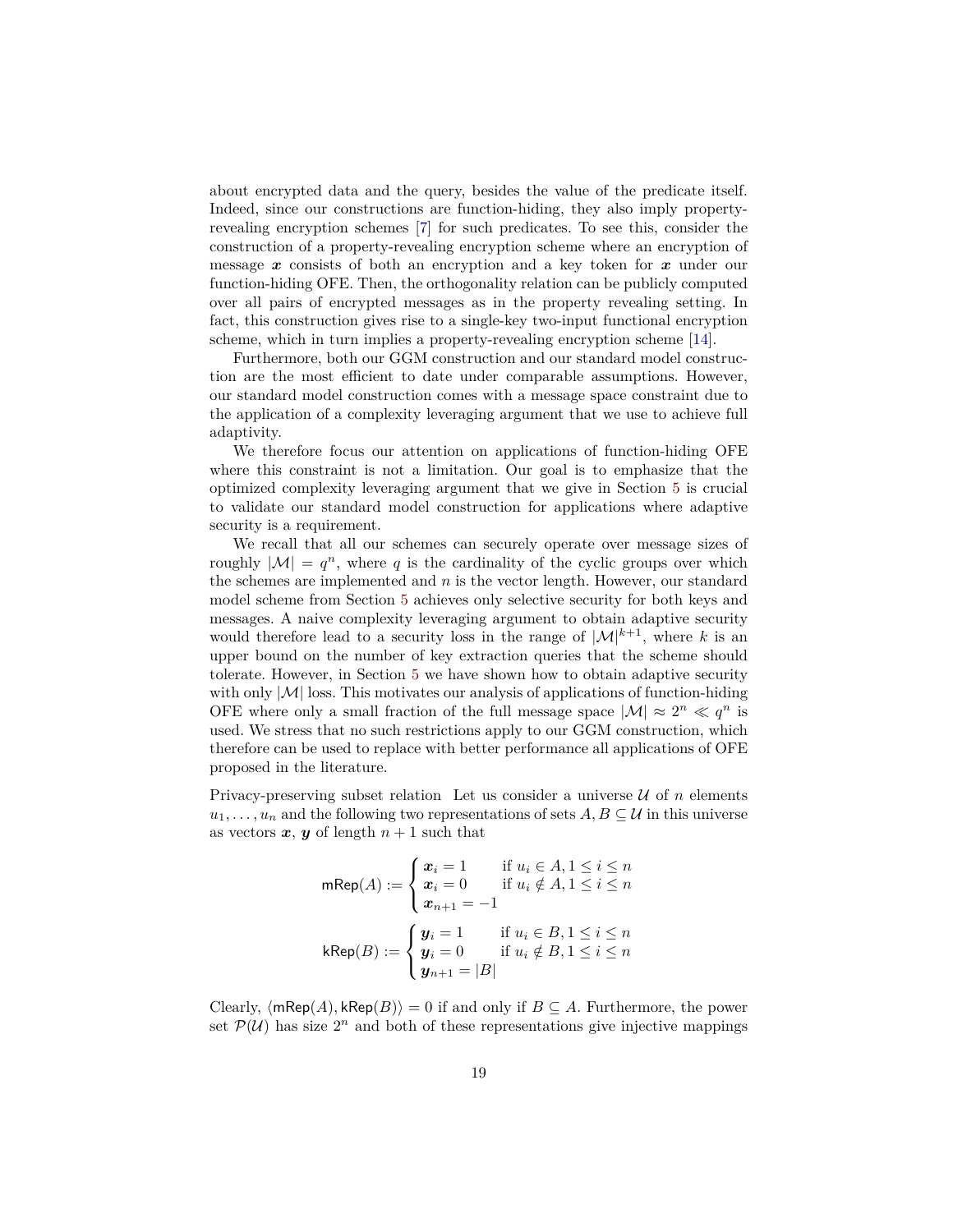from  $\mathcal{P}(\mathcal{U})$  to  $\mathbb{F}_q^{n+1}$ . This means that, by using these encodings to compute the subset relation over  $\mathcal{P}(\mathcal{U})$ , we are in effect operating over a message space of size 2 *n*.

The computation of the subset relation over a universe of small size can therefore be securely outsourced to an untrusted server with full adaptivity (i.e., new messages can be encrypted interleaved with query evaluations) with the guarantee that the orthogonality predicate over all message/key pairs is leaked to the untrusted server. Furthermore, no information is leaked to an external observer or a snapshot adversary that just observes encrypted messages at rest.

One direct application of this primitive is to allow topological sorting over encrypted data, as any partial order can be computed by using the subset relation. Another application of the subset relation is conjunction keyword search: fix a dictionary of keywords of size *n* and for each document in a database, encrypt the set of keywords that match that document; then the subset relation can be used to identify all the documents that match all the keywords in the set associated with an extracted key. This subsumes the simplest form of single-key symmetric searchable encryption and reduces leakage for conjunctive queries by hiding the size of the matched subset. However, the security loss of our scheme requires impractically small dictionaries. Next however, we consider two other applications of the subset relation where this is not the case.

Range Queries A standard method to encode range queries of the sort *a < x < b* is to partition the range of values that *x* can take into *n* disjoint intervals of equal size  $0 < i_1 < i_2 < \ldots$ , and then encode x as the singleton  $\{i_k\}$  such that  $i_{k-1} \leq x \leq i_k$ . Let  $I_x$  be the representation of a value *x*. Then, the check  $i_a \leq x \leq i_b$  can be computed as  $I_x \subseteq \{i_a, \ldots, i_b\}$ . This also applies to cases where *x* is represented in generalized form as belonging to a range of more than one intervals. Our standard-model function-hiding OFE therefore permits dealing with range queries whenever the granularity of the used intervals is acceptable for reasonably small *n*. In particular, for *x* coming from a small domain, the same technique can be used to implement the comparison operator and therefore implies a standard order revealing encryption scheme. For implications and optimized variants of these techniques we refer the interested reader to, e.g., [\[21](#page-21-8)].

Access Control It is well known that access-control and, more generally, dataflow control restrictions can be represented as partial orders, and therefore implemented using a set representation and the subset relation. Then, the enforcement of an access control mechanism can be outsourced to an untrusted remote server, while keeping the details of the security lattice secret. For example, consider a database of encrypted resources stored in the remote server, each along with an encryption of the point in the access-control lattice that defines the minimal set of permissions *A* required to access it. Then, by providing the server with a decryption key for an OFE that encodes the set of permissions assigned to a user *B*, the server can decide whether the operation is allowed by computing  $A \subseteq B$ . Any security lattice with *n* nodes is isomorphic to a partially ordered subset of the power set  $P([n])$ , and can be therefore outsourced with our standard model scheme if *n* is reasonably small.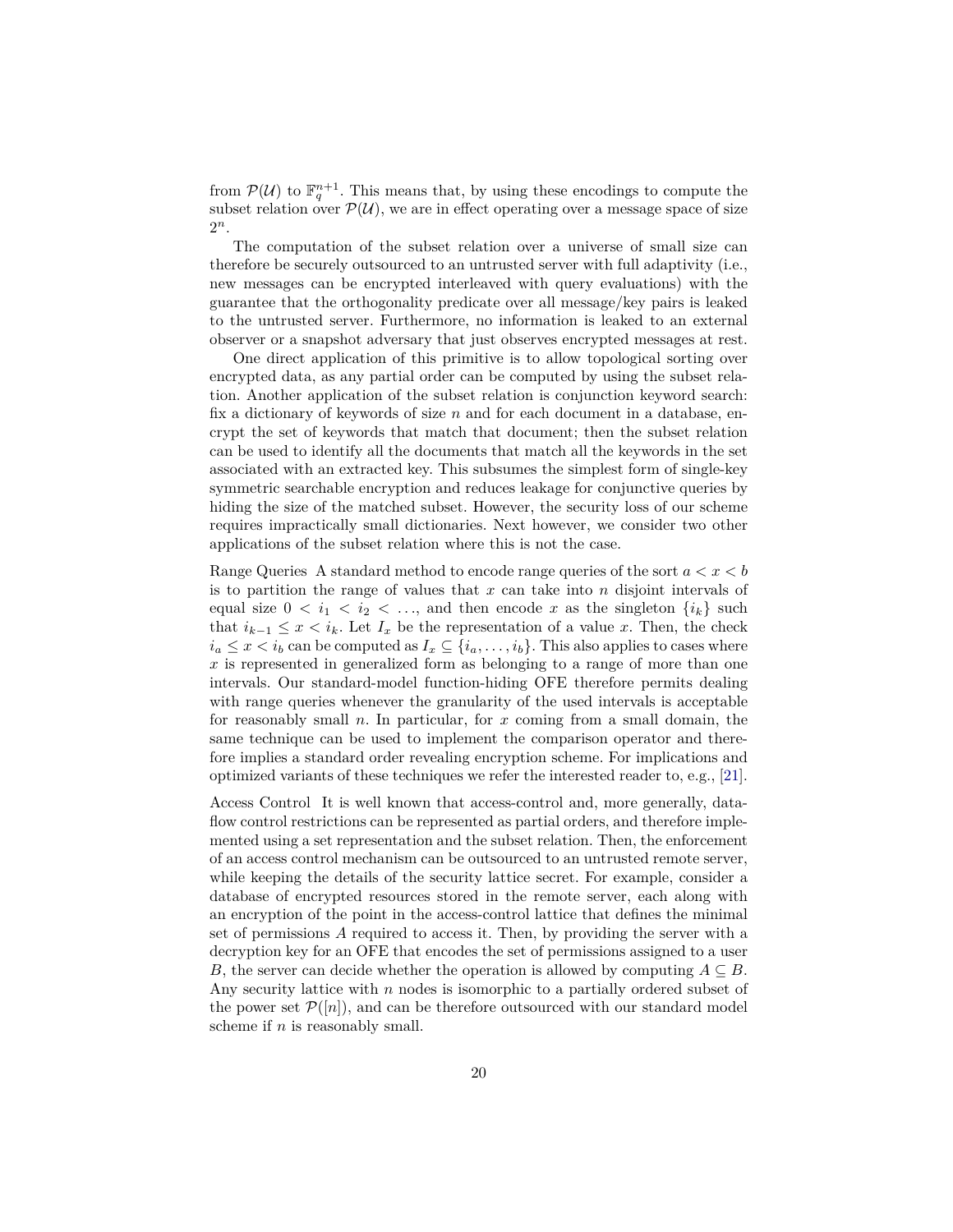Acknowledgements. This work was supported in part by Royal Society grant for international collaboration and by the European Union Horizon 2020 Research and Innovation Programme under grant agreement 780108 (FENTEC). The first author is financed by Project NanoSTIMA (NORTE-01-0145-FEDER-000016) through the North Portugal Regional Operational Programme (NORTE 2020), under the PORTUGAL 2020 Partnership Agreement and the ERDF.

#### References

- <span id="page-20-5"></span>1. Abdalla, M., Bourse, F., Caro, A.D., Pointcheval, D.: Simple functional encryption schemes for inner products. Public-Key Cryptography - PKC 2015. Proceedings, pp. 733–751 (2015)
- <span id="page-20-0"></span>2. Abdalla, M., Bourse, F., Caro, A.D., Pointcheval, D.: Better security for functional encryption for inner product evaluations. IACR Cryptology ePrint Archive 2016, 11 (2016)
- <span id="page-20-1"></span>3. Abdalla, M., Catalano, D., Fiore, D., Gay, R., Ursu, B.: Multi-input functional encryption for inner products: Function-hiding realizations and constructions without pairings. Advances in Cryptology - CRYPTO 2018. Proceedings, Part I, pp. 597–627 (2018)
- <span id="page-20-2"></span>4. Abdalla, M., Gay, R., Raykova, M., Wee, H.: Multi-input inner-product functional encryption from pairings. Advances in Cryptology - EUROCRYPT 2017. Proceedings, Part I, pp. 601–626 (2017)
- <span id="page-20-3"></span>5. Agrawal, S., Gorbunov, S., Vaikuntanathan, V., Wee, H.: Functional encryption: New perspectives and lower bounds. Advances in Cryptology - CRYPTO 2013. Proceedings, Part II, pp. 500–518 (2013)
- <span id="page-20-4"></span>6. Agrawal, S., Libert, B., Stehlé, D.: Fully secure functional encryption for inner products, from standard assumptions. Advances in Cryptology - CRYPTO 2016. Proceedings, Part III, pp. 333–362 (2016)
- <span id="page-20-12"></span>7. Boneh, D., Lewi, K., Raykova, M., Sahai, A., Zhandry, M., Zimmerman, J.: Semantically secure order-revealing encryption: Multi-input functional encryption without obfuscation. E. Oswald, M. Fischlin (eds.) Advances in Cryptology - EU-ROCRYPT 2015. Proceedings, Part II, Lecture Notes in Computer Science, vol. 9057, pp. 563–594. Springer (2015). DOI 10.1007/978-3-662-46803-6\\_19. URL [https://doi.org/10.1007/978-3-662-46803-6\\_19](https://doi.org/10.1007/978-3-662-46803-6_19)
- <span id="page-20-11"></span>8. Boneh, D., Raghunathan, A., Segev, G.: Function-private subspace-membership encryption and its applications. K. Sako, P. Sarkar (eds.) Advances in Cryptology - ASIACRYPT 2013. Proceedings, Part I, Lecture Notes in Computer Science, vol. 8269, pp. 255–275. Springer (2013). DOI 10.1007/978-3-642-42033-7\\_14. URL [https://doi.org/10.1007/978-3-642-42033-7\\_14](https://doi.org/10.1007/978-3-642-42033-7_14)
- <span id="page-20-10"></span>9. Boneh, D., Sahai, A., Waters, B.: Functional encryption: Definitions and challenges. Theory of Cryptography. Proceedings, pp. 253–273 (2011)
- <span id="page-20-6"></span>10. Boneh, D., Waters, B.: Conjunctive, subset, and range queries on encrypted data. Theory of Cryptography. Proceedings, pp. 535–554 (2007)
- <span id="page-20-9"></span>11. Escala, A., Herold, G., Kiltz, E., Ràfols, C., Villar, J.L.: An algebraic framework for diffie-hellman assumptions. J. Cryptology 30(1), 242–288 (2017)
- <span id="page-20-7"></span>12. Katz, J., Sahai, A., Waters, B.: Predicate encryption supporting disjunctions, polynomial equations, and inner products. J. Cryptology 26(2), 191–224 (2013)
- <span id="page-20-8"></span>13. Kawai, Y., Takashima, K.: Predicate- and attribute-hiding inner product encryption in a public key setting. Pairing-Based Cryptography - Pairing 2013, Revised Selected Papers, pp. 113–130 (2013)